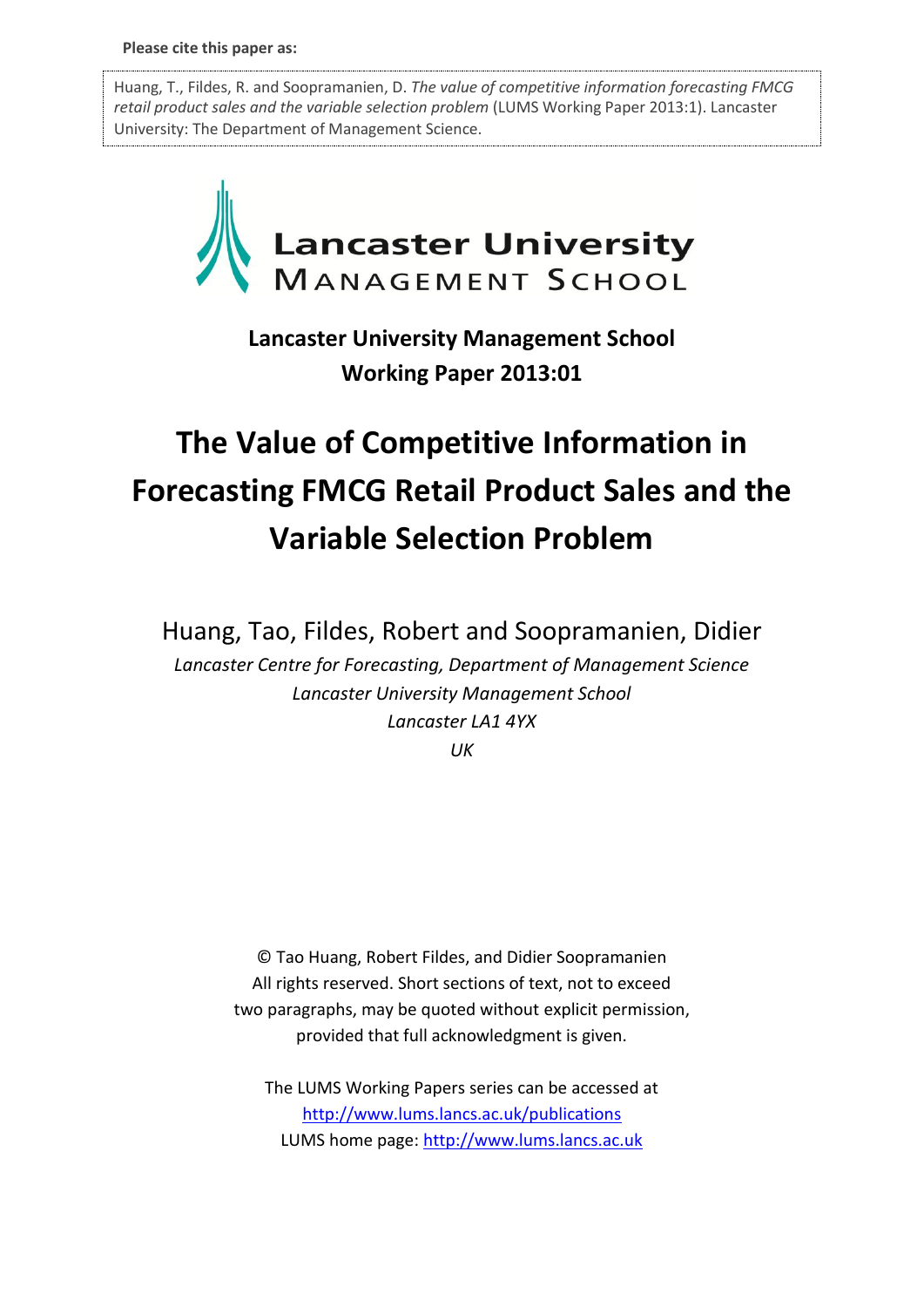# The value of competitive information in forecasting FMCG retail product sales and the variable selection problem

Tao Huang $a,1$ 

Robert Fildes $<sup>b</sup>$ </sup>

Didier Soopramanien<sup>c</sup>

<sup>a b c</sup> Lancaster Centre for Forecasting, Lancaster University, UK, LA1 4YX

#### **Abstract**

Sales forecasting at the UPC level is important for retailers to manage inventory. In this paper, we propose more effective methods to forecast retail UPC sales by incorporating competitive information including prices and promotions. The impact of these competitive marketing activities on the sales of the focal product has been extensively documented. However, competitive information has been surprisingly overlooked by previous studies in forecasting UPC sales, probably because of the highdimensionality problem associated with the selection of variables. That is, each FMCG product category typically contains a large number of UPCs and is consequently associated with a large number of competitive explanatory variables. Under such a circumstance, time series models can easily become over-fitted and thus generate poor forecasting results.

Our forecasting methods consist of two stages. At the first stage, we refine the competitive information. We identify the most relevant explanatory variables using variable selection methods, or alternatively, pool information across all variables using factor analysis to construct a small number of diffusion indexes. At the second stage, we specify the Autoregressive Distributed Lag (ADL) model following a general to specific modelling strategy with the identified most relevant competitive explanatory variables and the constructed diffusion indexes.

We compare the forecasting performance of our proposed methods with the industrial practice method (benchmark model) and the ADL model specified exclusively with the price and promotion information of the focal product. The results show that our proposed methods generate substantially more accurate forecasts across a range of product categories.

**.** 

<sup>&</sup>lt;sup>1</sup>Corresponding author. Tel.:  $+44$  (0)20 7594 2744. E-mail address[: t.huang@lancaster.ac.uk](mailto:t.huang@lancaster.ac.uk) (T. Huang), [r.fildes@lancaster.ac.uk](mailto:r.fildes@lancaster.ac.uk) (R. Fildes), [d.soopramanien@lancaster.ac.uk](mailto:d.soopramanien@lancaster.ac.uk) (D. Soopramanien)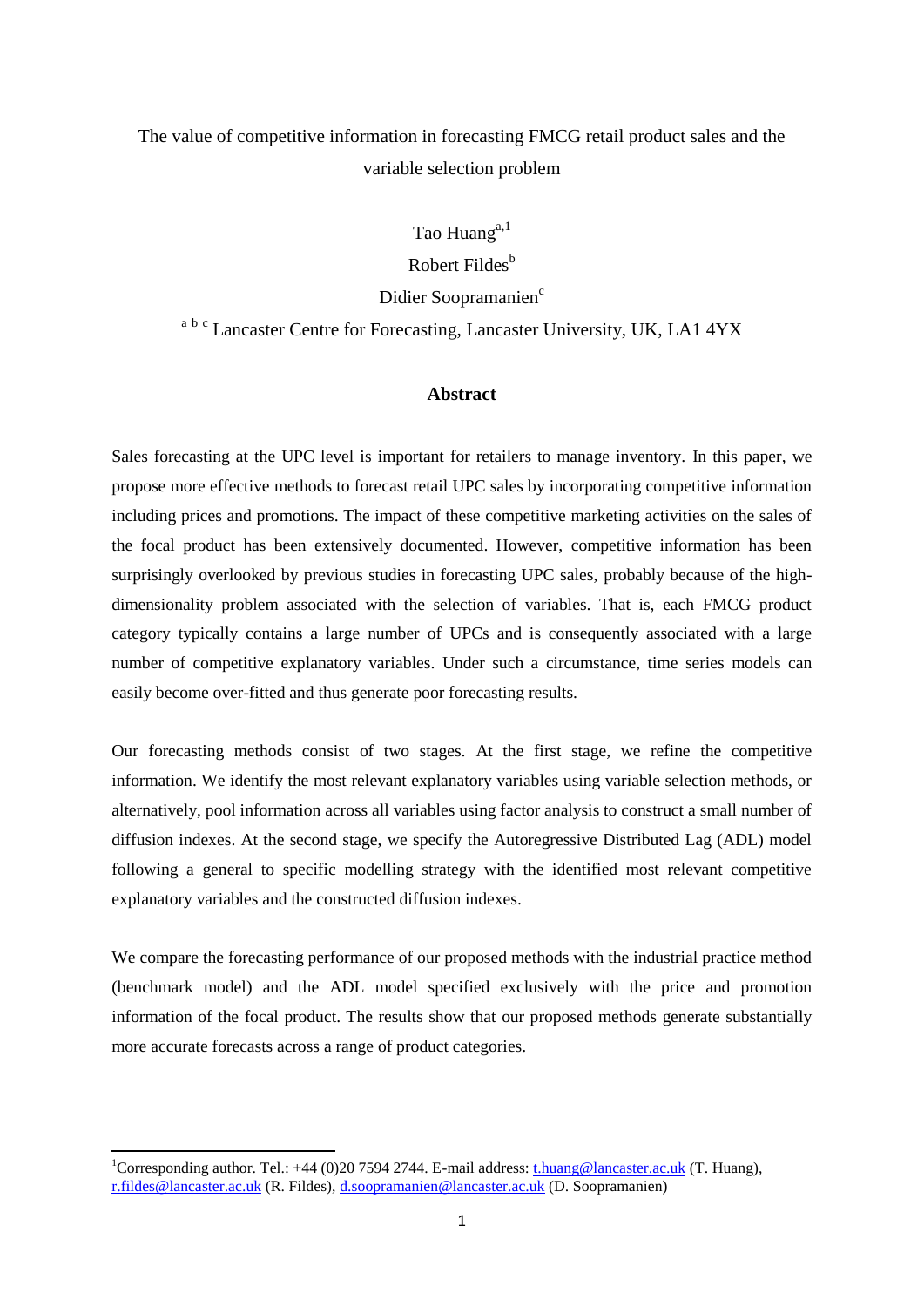#### **Keywords**

Forecasting; Business analytics; OR in marketing; Retailing; Promotions; Competitive information

# 1. Introduction

**.** 

Grocery retailers have been struggling with stock-outs for years. Stock-outs cause a direct loss of potential sales and lead to dissatisfied customers. The stock-out of individual items not only has negative impact on its own sales but also on the sales of the whole product category [\(Kalyanam et al., 2007\)](#page-30-0). Recent studies show that customers whom we once believed to either purchase substitutes or delay purchases when their preferred products are out of stock are actually more likely to switch stores and never come back [\(Corsten and](#page-29-0)  [Gruen, 2003\)](#page-29-0). To avoid the out-of-stock condition, retailers may deliberately increase safety stock (i.e. to over-stock), which substantially reduces profit [\(Cooper et al., 1999\)](#page-29-1). Under such a circumstance, retailers face a dilemma: they need to balance the loss due to stock-outs and the cost of safety stocks. One of the keys to resolve the cost and service trade-off is to provide accurate forecasts for product sales at the UPC level<sup>2</sup> [\(Corsten and Gruen, 2003\)](#page-29-0). In supply chain management, accurate forecasts are critically important for Just-In-Time (JIT) delivery [\(Kuo, 2001\)](#page-30-1).

However, forecasting retailer product sales at the UPC level is difficult. Product sales are driven by a large number of factors including price reductions and promotion activities of the focal product [\(Ali et al., 2009;](#page-28-0) [Blattberg et al., 1995;](#page-28-1) [Christen et al., 1997;](#page-28-2) [Cooper et al., 1999;](#page-29-1) [Gupta, 1988;](#page-30-2) [Lattin and Bucklin, 1989;](#page-30-3) [Mulhern and Leone, 1991\)](#page-30-4), price reductions and promotion activities of competitive products [\(Demirag et al., 2011;](#page-29-2) [Struse, 1987;](#page-31-0) [Walters,](#page-31-1)  [1991;](#page-31-1) [Walters and Rinne, 1986\)](#page-31-2), various types of advertisement which target specific customer segments [\(Chandy et al., 2001;](#page-28-3) [Tellis et al., 2000\)](#page-31-3), and product category characteristics [\(Baltas, 2005;](#page-28-4) [Nijs et al., 2001\)](#page-30-5). Today's grocery retailers spend a large proportion of their marketing budget on price reductions and promotion activities due to more intense competition [\(Kamakura and Kang, 2007;](#page-30-6) [Raju, 1995\)](#page-30-7). Price reductions and promotion activities can substantially boost the sales of the focal product, but also cause brand switching and stockpiling, which amplifies the variation of the product sales and makes product sales

 $2^2$  UPC (Universal Product Code) and SKU (Stock Keeping Unit) are both tracking methods specifying a product exactly in terms of all of its features such as flavour, colour, and packaging size etc. SKU may however include other elements including the store in which the item is sold. UPC and SKU are used interchangeably in this study as used in the literature.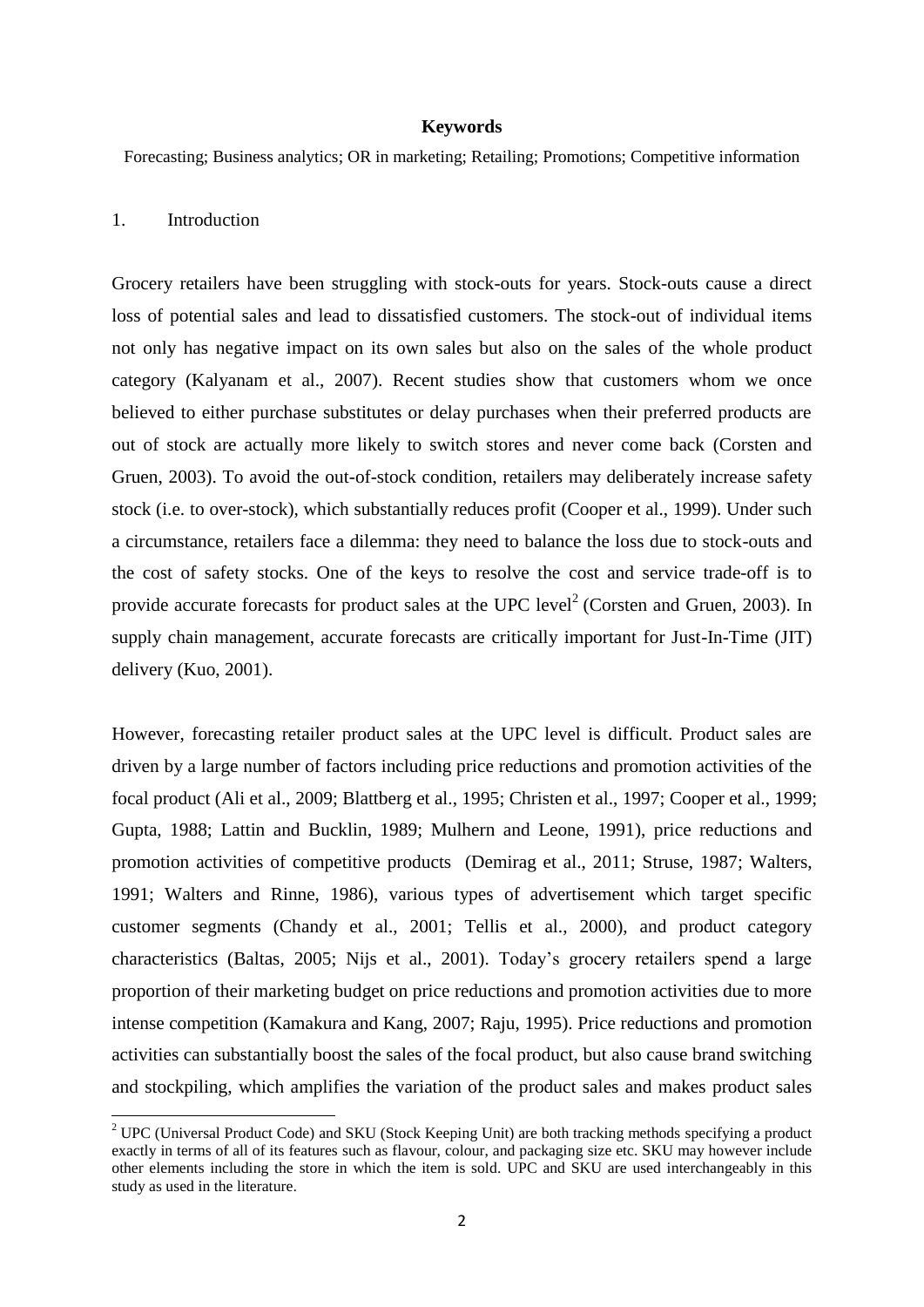more difficult to forecast [\(Ailawadi, 2006\)](#page-28-5). The sales of the focal product may also be subject to the negative impact of price reductions and promotion activities of other competitive products exacerbating the forecasting problem [\(Struse, 1987;](#page-31-0) [Walters, 1991;](#page-31-1) [Walters and](#page-31-2)  [Rinne, 1986\)](#page-31-2)

In practice, many retailers use a base-times-lift approach to forecast product sales at the UPC level. Under this approach, retailers initially generate a baseline forecast with simple methods and then make adjustments for any incoming price reduction and promotional event. The adjustments are estimated based on the lift effect of the most recent price reduction and/or promotion, and also the judgements made by brand managers [\(Fildes et al., 2008\)](#page-29-3). Evidence shows that the forecasting accuracy of this approach is far from satisfactory [\(Cooper et al.,](#page-29-1)  [1999;](#page-29-1) [Fildes et al., 2008\)](#page-29-3). In the recent literature, some studies focus on how the adjustment should be made. For example, a string of studies have tried to help managers with their judgmental decisions for the lift effect [\(Goodwin, 2002;](#page-30-8) [Lee et al., 2007;](#page-30-9) [Nikolopoulos,](#page-30-10)  [2010\)](#page-30-10). In contrast, [Cooper et al. \(1999\)](#page-29-1) developed a model-based forecasting system based on promotional events. The system uses a regression style model with a large number of variables related to price, promotions, and store/category specific historical information. Others have proposed time series forecasting models with [Taylor \(2007\)](#page-31-4) extending an exponential smoothing approach. However, exponential smoothing methods have been criticized for their inability to capture the effects of special events such as promotions, announcements, changes in regulations, and strikes etc. [\(Lee et al., 2007\)](#page-30-9). In order to capture promotional effects, [Kuo \(2001\)](#page-30-1), [Aburto and Weber \(2007\)](#page-28-6) and [Ali et al. \(2009\)](#page-28-0) all proposed machine learning based approaches which include promotional variables. All apart from [Taylor \(2007\)](#page-31-4) examined a small number of SKUs however with a limited forecast validation exercise. We discuss the approaches employed in these studies in the next section.

While these studies have incorporated the price and promotion of the focal product in forecasting retailer product sales at the UPC level, they overlooked certain potentially important features of the product market. For example, the time dependence of promotional effects was excluded. Also, the focus of this article, the potential importance of price reductions and promotions of other competitive products was not considered. Past research has established the importance of competitive information on the sales of the focal product (e.g. [Dekimpe et al., 1999;](#page-29-4) [Nijs et al., 2001;](#page-30-5) [Van Heerde et al., 2003;](#page-31-5) [Van Heerde et al.,](#page-31-6)  [2000\)](#page-31-6). A well-known example is the SCAN\*pro model and its extensions which measures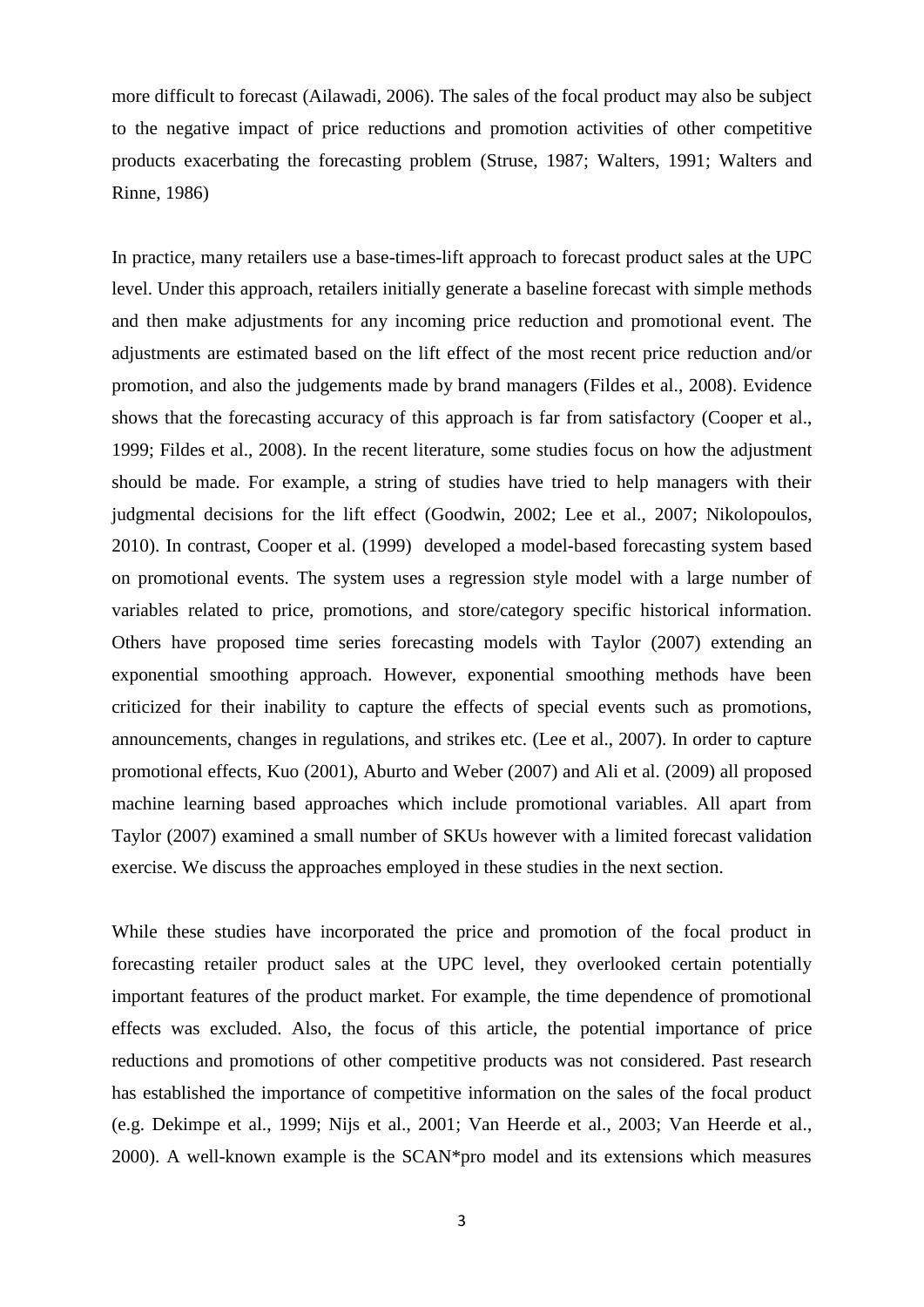cross price elasticity at the brand level [\(Andrews et al., 2008;](#page-28-7) [Wittink et al., 1988\)](#page-31-7). More recent studies have analysed the cross price elasticity for each individual items and for each store [\(Wedel and Zhang, 2004\)](#page-31-8). The negative impact of the competitive marketing activities is further divided into the cannibalization effect and the brand switching effect depending on if the impact originates from the products of the same brand or from different brands [\(Nijs et](#page-30-5)  [al., 2001\)](#page-30-5). Some other studies tried to establish a link between the magnitude of the effect of competitive marketing activities, category characteristics, and brand image [\(Bandyopadhyay,](#page-28-8)  [2009;](#page-28-8) [Blattberg and Wisniewski, 1987;](#page-28-9) [Kamakura and Kang, 2007\)](#page-30-6). However, these studies focus on identifying and estimating the effects of competitive prices and competitive promotions, and they do not consider the operational question facing the retailer of designing models to forecast product sales at the UPC level.

Competitive information has previously been used to forecast product sales at the brand level. For example, [Curry et al. \(1995\)](#page-29-5) proposed a Bayesian VAR model to forecast product sales at the brand level, and [Zhong et al. \(2005\)](#page-31-9) extended the model to a Bayesian VECM model which captures the potential co-integration relationship. [Divakar et al. \(2005\)](#page-29-6) proposed a regression model to forecast beverage sales for manufacturers at the brand level. The regression model contains the price and promotion of the focal product and its main competitors (e.g. Coca *versus* Pepsi), and it includes varying parameters to take into account the heterogeneity across different distribution channels. While the impact of competitive information is not analysed directly, it does however prove important in specifying a complete model.

These earlier studies do not imply that we can generate more accurate forecasts by including the competitive information at the UPC level. The data at the disaggregate UPC level contains more noise than at the brand level and it is well known that the impacts of competitive prices and competitive promotion are not as strong as the impacts of the price and promotion of the focal product [\(see Hoch et al., 1995\)](#page-30-11). Thus it is possible for the overall impact of competitive prices and competitive promotion to be submerged in the noise of the data. Moreover, we face a high-dimensionality problem when incorporating competitive information at the UPC level. Today's grocery retailers typically sell tens of thousands of products and each product category may contain over hundreds of items. Market theory suggests all these items are competing with one another, but it is not possibly to incorporate the competitive information of all these products when forecasting the sales of the focal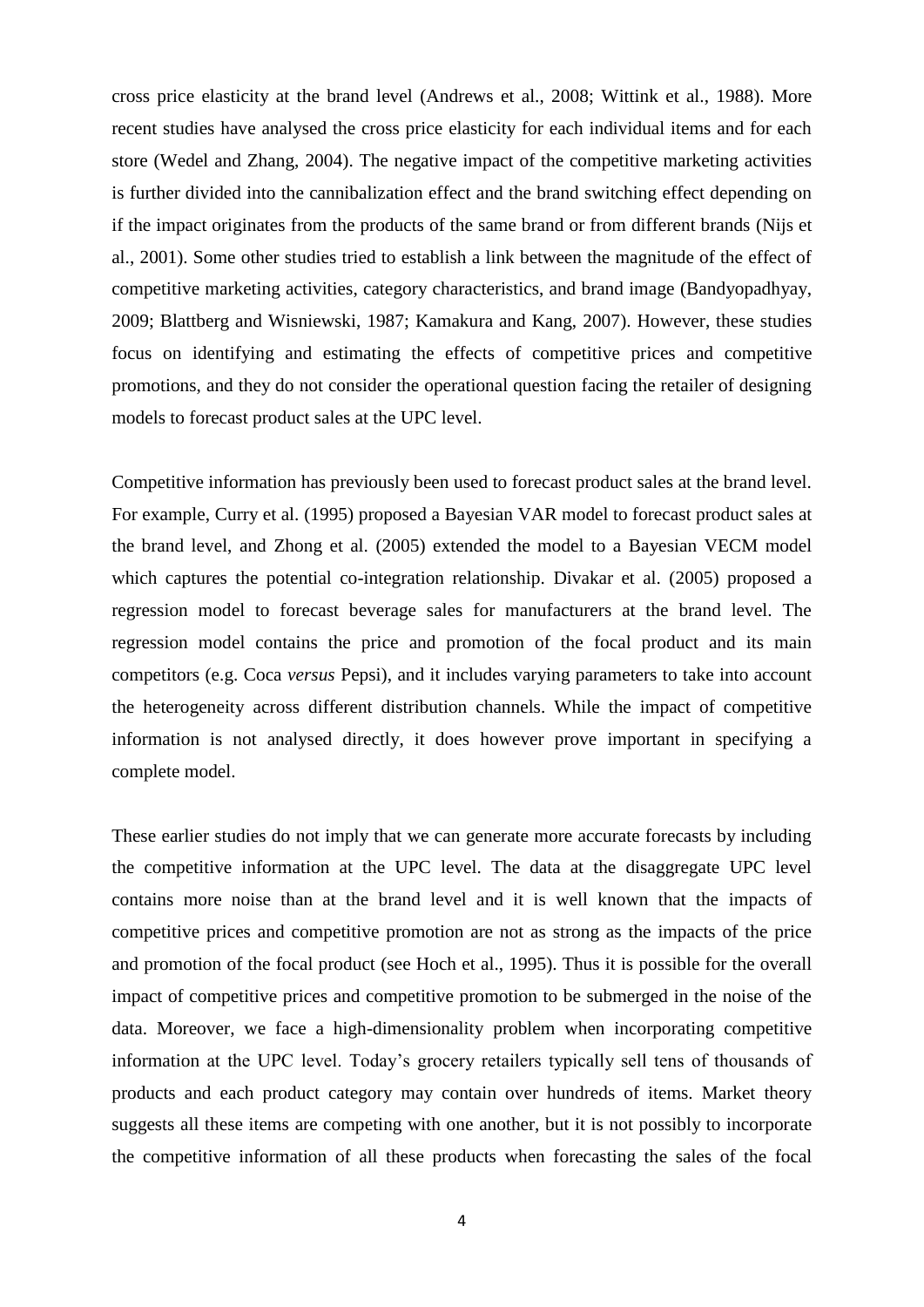product. Therefore, in this paper we explore the value of the competitive information in forecasting retailer product sales at the UPC level. The research is significant because unlike most earlier studies it focuses on developing parsimonious econometric models for promotional forecasting using best practice evaluation methods. Methodologically our research offers a novel evaluation of different variable selection approaches in a high dimensionality problem, an issue of theoretical and practical significance in a world of 'big data'. Besides the theoretical interest, the results have practical significance in that they offer operational guidance to the retail forecaster as to how to produce more accurate forecasts as simply as possible.

The remainder of this paper is organized as follows. In section two, we review previous studies and address their limitations. In section three we explain the high-dimensionality problem when incorporating competitive information. In section four we present our methodology. Section five describes the data. Section six introduces the models. Section seven demonstrates our experimental design. In section eight we present the results. In the last section we draw conclusions on the value of competitive information in UPC retail forecasting, both when the focal product is being promoted and when it is not.

#### 2. Related Literature

Various regression type models have been developed to analyse retailer sales in order to understand the effect of marketing activities at the brand level [\(Foekens et al., 1992;](#page-29-7) [Foekens](#page-29-8)  [et al., 1994\)](#page-29-8). These studies did not directly address the retailer's forecasting problem associated with operations and stock management because their level of aggregation is too high (i.e. brand rather than UPC) and they exclude any dynamic effects of marketing activities. At the UPC level, perhaps surprisingly given the level of theoretical interest in supply chain planning and the bullwhip effect [\(Ouyang, 2007;](#page-30-12) [Sodhi and Tang, 2011\)](#page-31-10), there has been very limited empirical work with [Rinne and Geurts \(1988\)](#page-30-13) considering forecasting performance as a part of an evaluation of promotional profitability. Their model omitted dynamic and competitive effects and offered no evidence on forecasting accuracy. [Preston](#page-30-14)  [and Mercer \(1990\)](#page-30-14) examined a limited number of product categories and again developed static models without competitive effects and with no comparative accuracy evidence.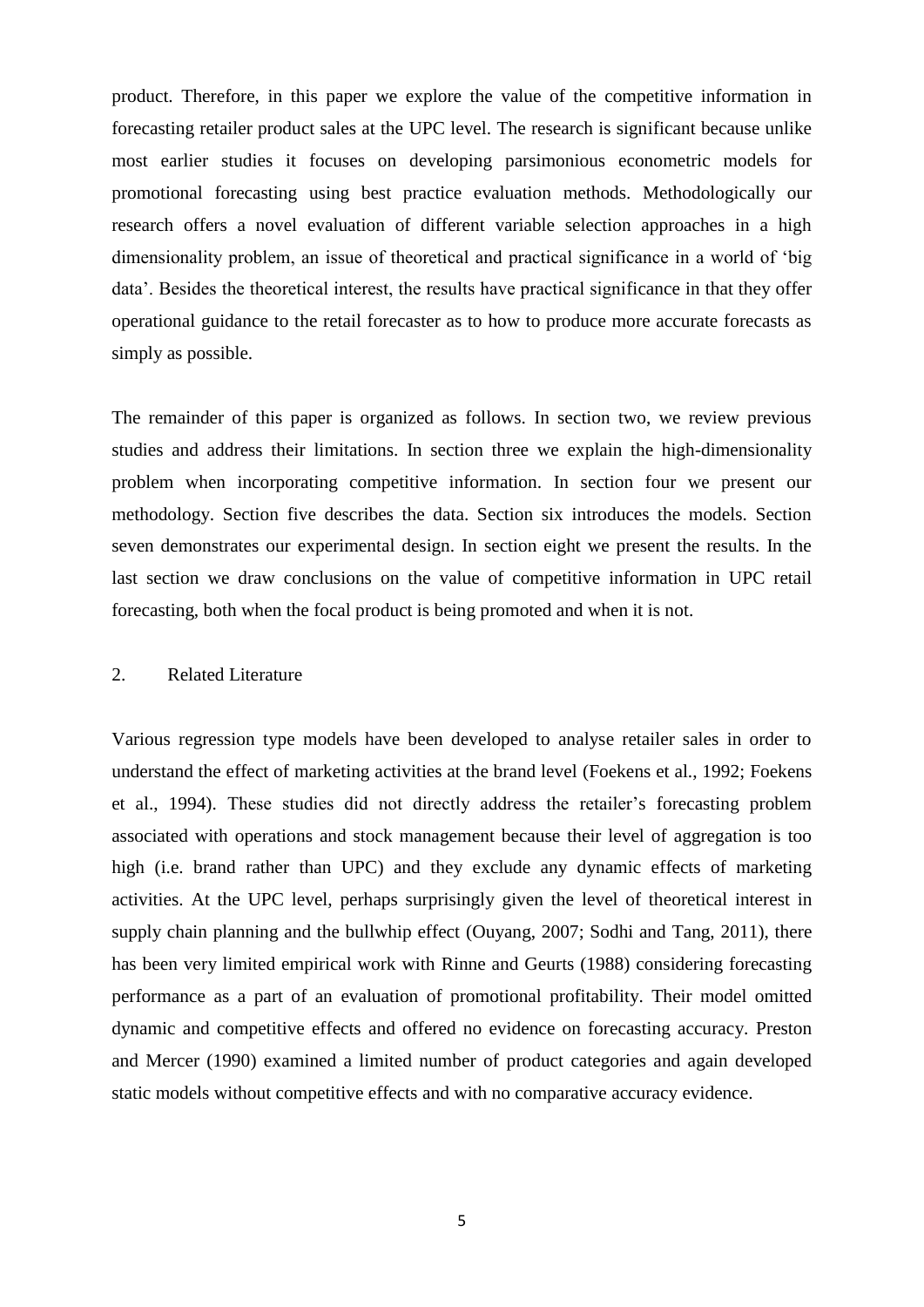In practice, many retailers use the base-times-lift approach to forecast product sales at the UPC level. The approach generates a baseline forecast and then makes adjustments for any incoming promotional events. Typically, the baseline forecasting model is a variant of exponential smoothing and the adjustment is made judgementally [\(Fildes et al., 2009\)](#page-29-9). The choice of the baseline is inevitably important and commercial software typically offers users a variety of alternatives. [Taylor \(2007\)](#page-31-4) applied the quantile exponential smoothing method to generate robust point forecasts for daily supermarket sales. The evaluation was based on comparative error measures (e.g. the average MAE/RMSE relative to exponential smoothing methods), and the model outperformed the benchmark model especially for short horizons. On the other hand, judgmental adjustments are expensive and potentially prone to systematic bias [\(Fildes et al., 2009;](#page-29-9) [Franses and Legerstee, 2010\)](#page-30-15). An approach to overcome this whilst a multivariate extension of exponential smoothing to monthly supplier data compared to judgmental adjustment has been shown to be effective by [Trapero Arenas et al. \(2013\)](#page-31-11). A more established approach is due to [Cooper et al. \(1999\)](#page-29-1) who developed a promotional-event forecasting system which again adopts the "two-step" procedure. The forecasting system first produces a baseline forecast, and then estimates the adjustment but with a more sophisticated model: a regression model with a variety of promotional conditions and store/category specific information as explanatory variables. The regression model was subsequently extended to contain information related to manufacturers and product categories [\(Cooper and](#page-29-10)  [Giuffrida, 2000;](#page-29-10) [Trusov et al., 2006\)](#page-31-12). The forecasting system exhibited superior forecasting performance compared to the base-time-lift approach in terms of the Mean Absolute Error (MAE). However, the regression model is static and the cross-sectional regression model is based on promotional events: thus it ignores the carryover effect of price reductions and promotions and also the time since the last price reduction and/or promotion. Moreover, the system overlooks the impact of competitive prices and competitive promotions on the sales of the focal product.

Some recent studies have tried to forecast product sales at the SKU level using complex time series models to capture promotional effects. [Kuo \(2001\)](#page-30-1) proposed a fuzzy neural network model to forecast daily milk sales for a convenience store (CVS) franchise company. The neural network model is integrated with a genetic algorithm which learns fuzzy IF±THEN rules for promotions obtained from marketing experts. Their model outperforms conventional simple statistical methods and a single neural network model in terms of the Mean Squared Error (MSE). However, the performance of the models is evaluated with only one single SKU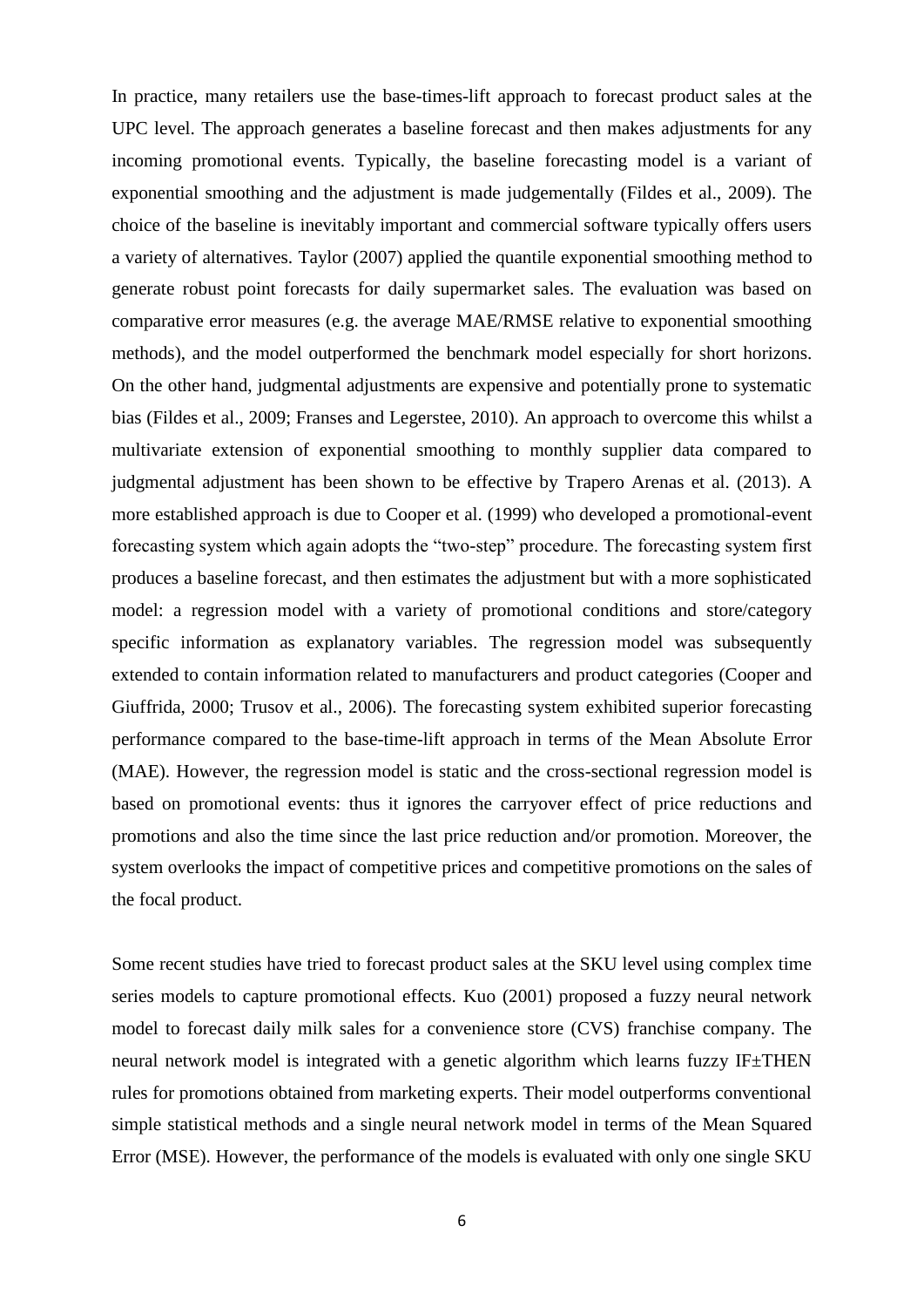(i.e. 500 *cl* container of papaya milk.). [Aburto and Weber \(2007\)](#page-28-6) proposed a hybrid model to forecast SKU sales for a Chilean supermarket. They initially forecast the product sales with a seasonal ARIMA model and then predict the residual of the seasonal ARIMA model using a neural network model with the price and promotional information of the focal product. The hybrid model has better forecasting performance in terms of the Mean Absolute Percentage Error (MAPE) compared to using the SARIMA model and the neural network model separately. The evaluation of the models is also based on only one single SKU (i.e. vegetable oil, 1*L*). [Ali et al. \(2009\)](#page-28-0) evaluated the performance of various machine learning algorithms in forecasting retailer sales at the SKU level. The models include the support vector regression (SVR) and the regression tree methods with different priori settings. Their models incorporate the statistics of historical information (i.e. average, sum, trend, standard deviation, etc.) of unit sales and price for the past 4 to 12 weeks, as well as promotion stocks. The forecasting performances of these models are compared in terms of the MAE for nonperishable food products. The SVR model has poor forecasting results. The regression tree method, which has the best forecasting performance overall, outperforms the base-times-lift approach when the focal product is being promoted, but gets outperformed when the focal product in not on promotion. The model in their study ignores the carryover effect of the price and promotion, and also overlooks the impact of competitive promotional activities on the sales of the focal product.

All the studies mentioned above suffer from the problem of: a limited evaluation exercise, too few products, inappropriate errors measures, the failure to use a rolling origin, and a fixed lead time design [\(Tashman, 2000\)](#page-31-13). As a consequence we remain unsure about both the appropriate econometric specification, and, the relative accuracy of alternative models. These earlier studies by neglecting the dynamics of the market and competitive effects leave unresolved various methodological questions which we now discuss.

# 3. The high-dimensionality problem

Previous studies have used competitive information to forecast product sales at the brand level (e.g. [Curry et al., 1995;](#page-29-5) [Divakar et al., 2005;](#page-29-6) [Foekens et al., 1994\)](#page-29-8). The competitive information typically includes the price and promotion of the main competitive brands. However, it is not straightforward to identify the competitive information at the UPC level. Today's grocery retailers sell tens of thousands of products purchased from a large number of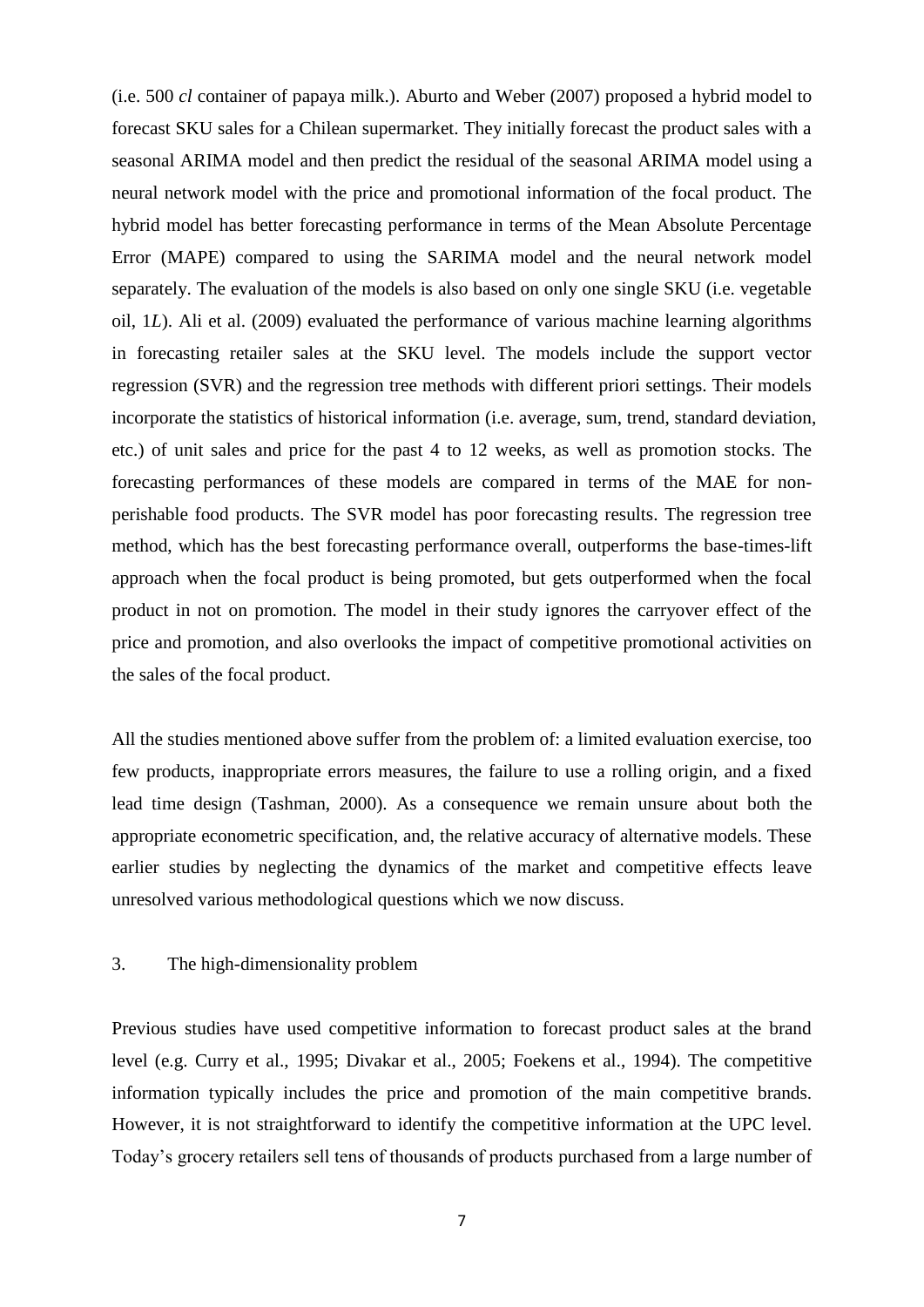manufacturers and distributors. A typical product category in the FMCG industry such as *Soft Drinks* may contain hundreds of items of different flavours, package sizes, and brands. These products are all competitors with each other because they satisfy similar customer needs and wants [\(Kotler, 1997\)](#page-30-16). Thus when we incorporate competitive information, we face a highdimensionality problem [\(Martin and Kolassa, 2009\)](#page-30-17). That is, there are a large number of competitive explanatory variables for possible inclusion in a promotional forecasting model. Time series models can easily get over-fitted and in an extreme case cannot even be estimated because of more explanatory variables than observations. The consequences are poor forecasts.

#### 4. Methodology

In this study, we incorporate competitive information to forecast retailer product sales at the UPC level. To address the associated high-dimensionality problem, we propose a forecasting method that consists of two stages. At the first stage of the method, we refine the competitive information we want to incorporate in the forecasting model. Specifically, we identify the most relevant competitive explanatory variables using variable selection methods [\(Castle et](#page-28-10)  [al., 2008\)](#page-28-10).

The most popular variable selection method is probably the stepwise selection. The method starts with a null model and adds explanatory variables, step-by-step. At each step, the variable with the most significant contribution to the fit of the model is considered for addition while those variables in the model are examined to identify the one with the least significant contribution which is then considered for removal. In each case a threshold is established to determine whether or not the action takes place. The process is complete when no additional actions meet the thresholds.

The stepwise selection method has been heavily criticized for being more likely to retain irrelevant explanatory variables [\(Flom and Cassell, 2007;](#page-29-11) [Harrell, 2001\)](#page-30-18). [Friedman et al.](#page-30-19)  [\(2001\)](#page-30-19) proposed the Least Absolute Shrinkage and Selection Operator (LASSO) selection procedure. The explanatory variables and the dependent variables are initially standardized to have zero mean values and unit standard deviations. The procedure then estimates a regression model including all the potential explanatory variables but with a constraint for the sum of the absolute values of all the parameter coefficients. That is,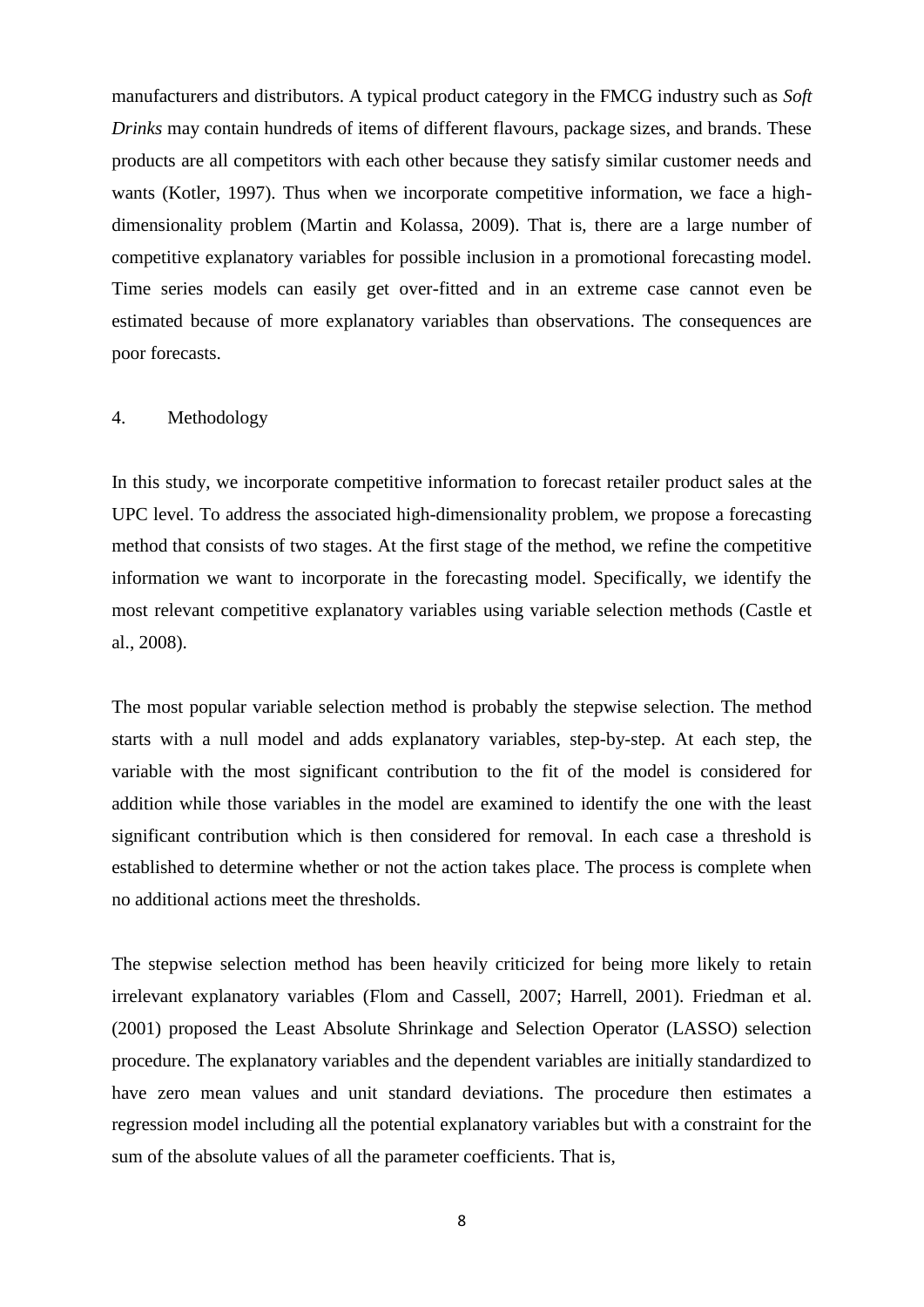$$
Y = X\beta + u, subject to \sum_{j=1}^{N} |\beta_j| = \eta, \eta \le \eta_0
$$

where

 $Y$  is the vector of observations on the dependent variable

 $\chi$  is the matrix of the explanatory variables

*u* is the identically distributed random error

 $\beta$  is the vector of unknown parameters

*N* is the number of parameters

 $\eta_0$  is the shrinkage factor which equals to the sum of all the parameter coefficients.

With the constraint, some of the parameter coefficients will tend to be zero, which means that their corresponding explanatory variables will be removed from the regression model. In the selection procedure, the shrinkage factor is determined by an information criterion such as the Akaike Information Criterion (AIC).

[Flom and Cassell \(2007\)](#page-29-11) compared the performance of LASSO with stepwise selection based using simulation. Their results suggests that stepwise selection tends to miss the relevant explanatory variable when sample size is small and also retain irrelevant explanatory variables, while LASSO has better performance. However, as stated in [Efron et al. \(2004\)](#page-29-12) variable selection methods may not be able to find a simple model with the most important variables simply because they do not utilize any domain knowledge.

Variable selection methods identify the most relevant competitive explanatory variables and the performance of the resulting forecasting model can relies exclusively on these variables. Alternatively, we can pool information across all the competitive explanatory variables and condense them into a small set of estimated factors at an acceptable cost of information loss [\(Stock and Watson, 2002a,](#page-31-14) [2002b\)](#page-31-15). Many studies in the macroeconomics literature used factor analysis to summarize variations among a large set of variables (e.g. [Engle and Watson,](#page-29-13)  [1981;](#page-29-13) [Forni and Reichlin, 1996\)](#page-29-14). In particular, [Stock and Watson \(2002b\)](#page-31-15) constructed a number of factors (named as diffusion indexes) with factor analysis to measure the common movement in a set of macroeconomic variables, and then used them to forecast real economic activities such as price inflation. Their "dynamic factor" model has the following form:

$$
X_t = \Lambda F_t + e_t
$$

$$
Y_t = \tau_F' F_t + \tau_\omega' \Omega_t + \varepsilon_t
$$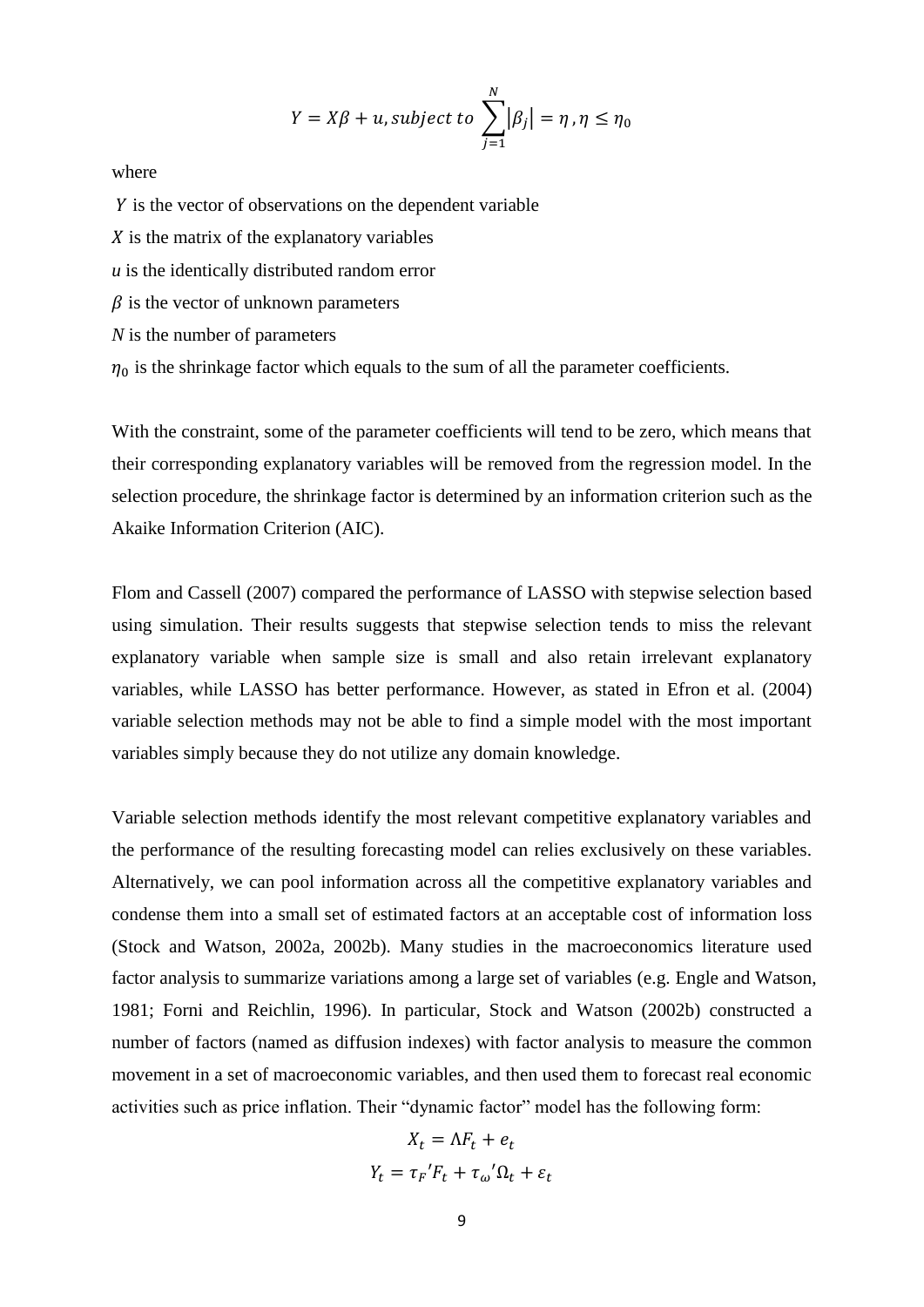where

**.** 

 $X_t$  is an *N*-dimensional multiple time series of explanatory variables  $F_t$  is the matrix with r common factors of latent diffusion indexes  $Y_t$  is the t value of the dependent variable  $\Omega_t$  is a vector of the lagged dependent variable  $\tau_F$  and  $\tau_\omega$  are the vectors of the parameter coefficients

 $e_t$  and  $\varepsilon_t$  are the errors which are assumed to be *iid* and uncorrelated with each other.

In the model, the original N competitive explanatory variables,  $X_t$ , have been condensed into r diffusion indexes at a cost of information loss (i.e.  $e_t$ ). [Stock and Watson \(2002b\)](#page-31-15) found that much of the variation in a large number  $(>100)$  of macroeconomic time series (i.e. 39%) of the total variation) can be accounted for by only six diffusion indexes. Their proposed models with diffusion indexes outperform the benchmark autoregressive models and VAR models, and they found that the models with the best forecasting performance only contain one or two diffusion indexes.

In this study, we implement both the variable selection method and the principal component analysis at the first stage of the forecasting method. For the variable selection method, we apply both the stepwise selection and the LASSO selection procedure, and we take the explanatory variables selected by the two methods in combination, which limits the possibilities of missing important explanatory variables but at a cost of efficiency. For the principal component analysis, we construct diffusion indexes based on competitive prices and competitive promotions separately, and we choose the most representative factors (e.g. those with eigenvalues substantially larger than others) while keeping the number of factors as small as possible, following the findings by Stock and Watson  $(2002b)^3$ .

At the second stage, we incorporate the refined competitive information into econometric forecasting models. In this study, we initially construct models with an Autoregressive Distributed Lag (ADL) structure and then simplify the models following a general-to-specific modelling strategy [\(Hendry, 1995\)](#page-30-20). The general-to-specific modelling strategy starts with a general model assuming that this model properly describes the salient features of the data

 $3$  We choose to retain four diffusion indexes for competitive prices and four diffusion indexes for competitive promotions. For each product category, the percentages of explained variation in the competitive price data series range from 51% to 79%, and the percentages of explained variation in the competitive promotion data series range from 32% to 69%.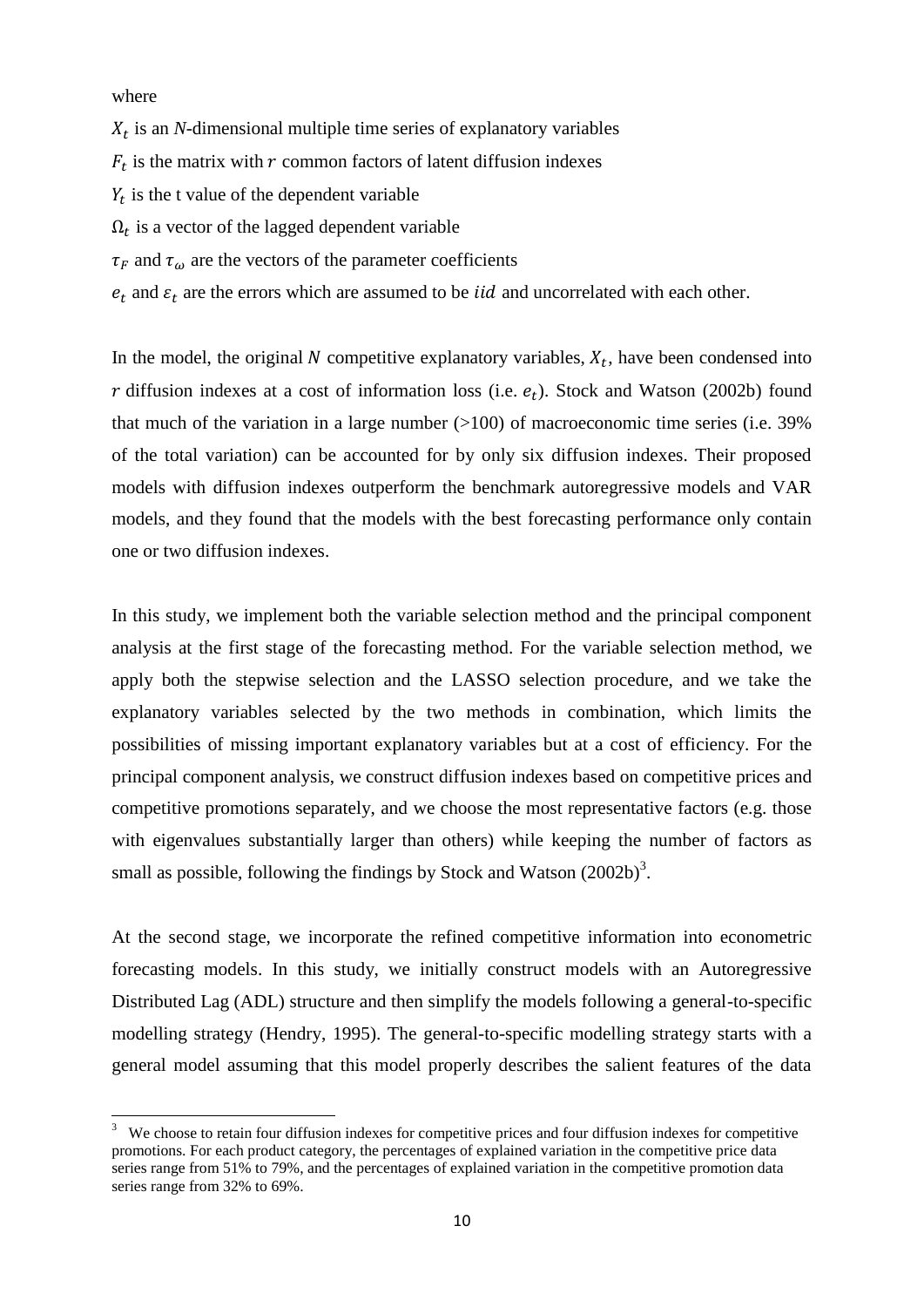generating process. It then simplifies the general model by seeking out valid parsimonious restrictions. The ADL model has the advantage of taking into account the carryover effect of the price and the promotional variables, and with the general-to-specific modelling strategy it is immune to the spurious regression problem. In the literature, the general-to-specific ADL model has exhibited superior forecasting performance in other areas including manufacturer sales, tourism, and air passenger flows (see [Albertson and Aylenb, 2003;](#page-28-11) [Fildes et al., 2011;](#page-29-15) [Song and Witt, 2003\)](#page-31-16). The following example shows the general ADL model with the most relevant competitive explanatory variables identified by the stepwise selection and the LASSO selection procedure:

$$
\ln(y_{0,t}) = intercept + \sum_{j=1}^{L} \alpha_j \ln(y_{0,t-j}) + \sum_{j=0}^{L} \beta_{0,j} \ln(p_{0,t-j}) + \sum_{j=0}^{L} \gamma_{0,j} \text{Promotion}_{0,t-j} + \sum_{m=1}^{M} \sum_{j=0}^{L} \beta_{m,j} (p_{m,t-j}) + \sum_{n=1}^{N} \sum_{j=0}^{L} \gamma_{n,j} \text{Promotion}_{n,t-j} + \sum_{d=1}^{12} \theta_d \text{Four\_week\_dummy}_d + \sum_{c=1}^{9} \sum_{v=0}^{1} \delta_{c,v} \text{CalendarEvent}_{c,t-v} + \varepsilon_t
$$

where

**.** 

 $\ln(y_{0,t})$  is the log sales of the focal product at week t  $\ln(p_{0,t-j})$  is the log price of the focal product at week  $t-j$ *Promotion*<sub>0.t-i</sub> is the promotional index of the focal product at week  $\ln(p_{m,t-j})$  is the log price of competitive product m at week  $t-j$ *Promotion*<sub>nt-i</sub> is the promotional index of competitive product n at week  *is the number of competitive price variables selected by the variable selection methods*  $N$  is the number of competitive promotional variables selected by the variable selection methods

Four\_week\_dummy<sub>d</sub> is the  $d^{th}$  four-week-dummy variable

*Calendar Event<sub>c,t-v</sub>* is the dummy variable for the  $c^{th}$  calendar event at week  $t - v$ . When  $v = 0$ , the dummy variable represents the week of the calendar event, and the week before the event if  $v = 1$ . c takes the values from 1 to 9 representing all the calendar events <sup>4</sup>

<sup>4</sup> The calendar events include *Halloween*, *Thanksgiving*, *Christmas*, *New Year's Day*, *President's Day*, *Easter*, *Memorial Day*, *4th of July*, and *Labour Day*.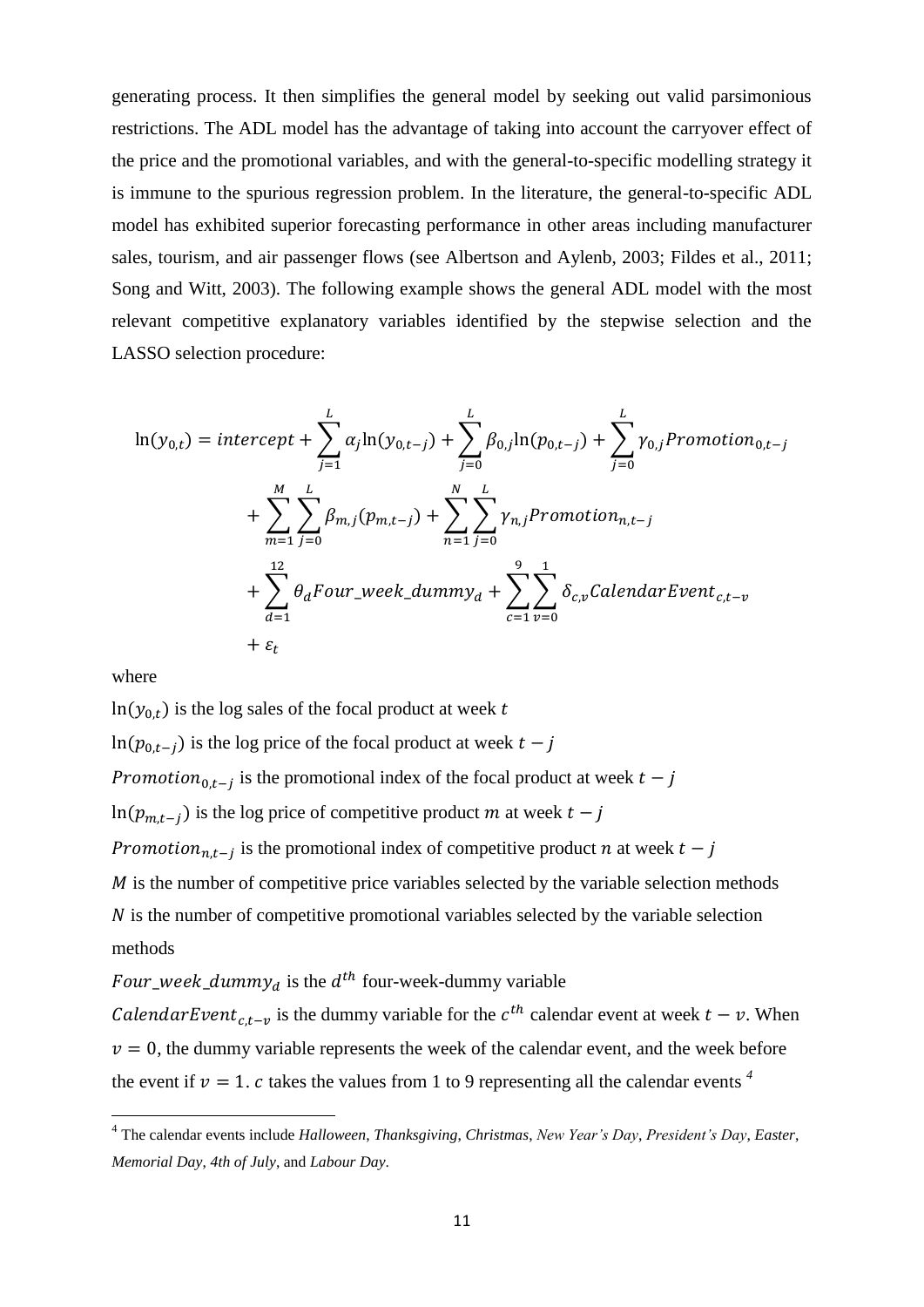$\alpha_i, \beta_{0,i}, \gamma_{0,i}, \beta_{m,i}, \gamma_{n,i}, \theta_d, \delta_c$  are the parameters  $\varepsilon_t$  is the error term and we assume  $\varepsilon_t \sim \frac{i}{d} (0, \sigma^2)$ L is the order of the lags<sup>5</sup>

The general ADL model will ideally pass all the misspecification tests (e.g. the *F*-test, the Breusch-Godfrey test for autocorrelation, and tests for heteroskedasticity and normality). The model may be estimated by OLS with the usual interpretations of the statistics whether or not the data series are stationary, because sufficient lags were included to remove any autocorrelation (although with some potential loss of efficiency) [\(Song and Witt, 2003\)](#page-31-16). A well-specified ADL model can then be simplified following the general-to-specific strategy. For example, we first estimate the general ADL model and remove the explanatory variable with the highest *p*-value for the parameter restriction test. We then estimate the reduced model and re-conduct all the misspecification tests. If the reduced model passes all these tests, we move on to remove the variable with the highest *p*-value in the new estimation, provided that the previous variable has already been removed, and so forth. Otherwise we will add the variable back and repeat the process by removing the variable with the second highest *p*value for the parameter restriction test. In the modelling process we remove the variables with incorrect signs. We also remove the explanatory variables which are not economically significant (i.e. with very small parameter coefficients) to achieve parsimony. The final simplified ADL model must pass all the misspecification tests which are passed by the general ADL model. The model is estimated by OLS with robust estimators in the presence of heteroscedasticity. The following example shows the general-to-specific ADL model with the diffusion indexes:

<sup>&</sup>lt;sup>5</sup> In the preliminary analysis, *L* is initially set as two. If the general model does not pass the misspecification tests, more lags of the price, promotion, and sales variables are added to the general model. In our modelling, for most UPCs, the ADL models do not contain more than two lags of these variables.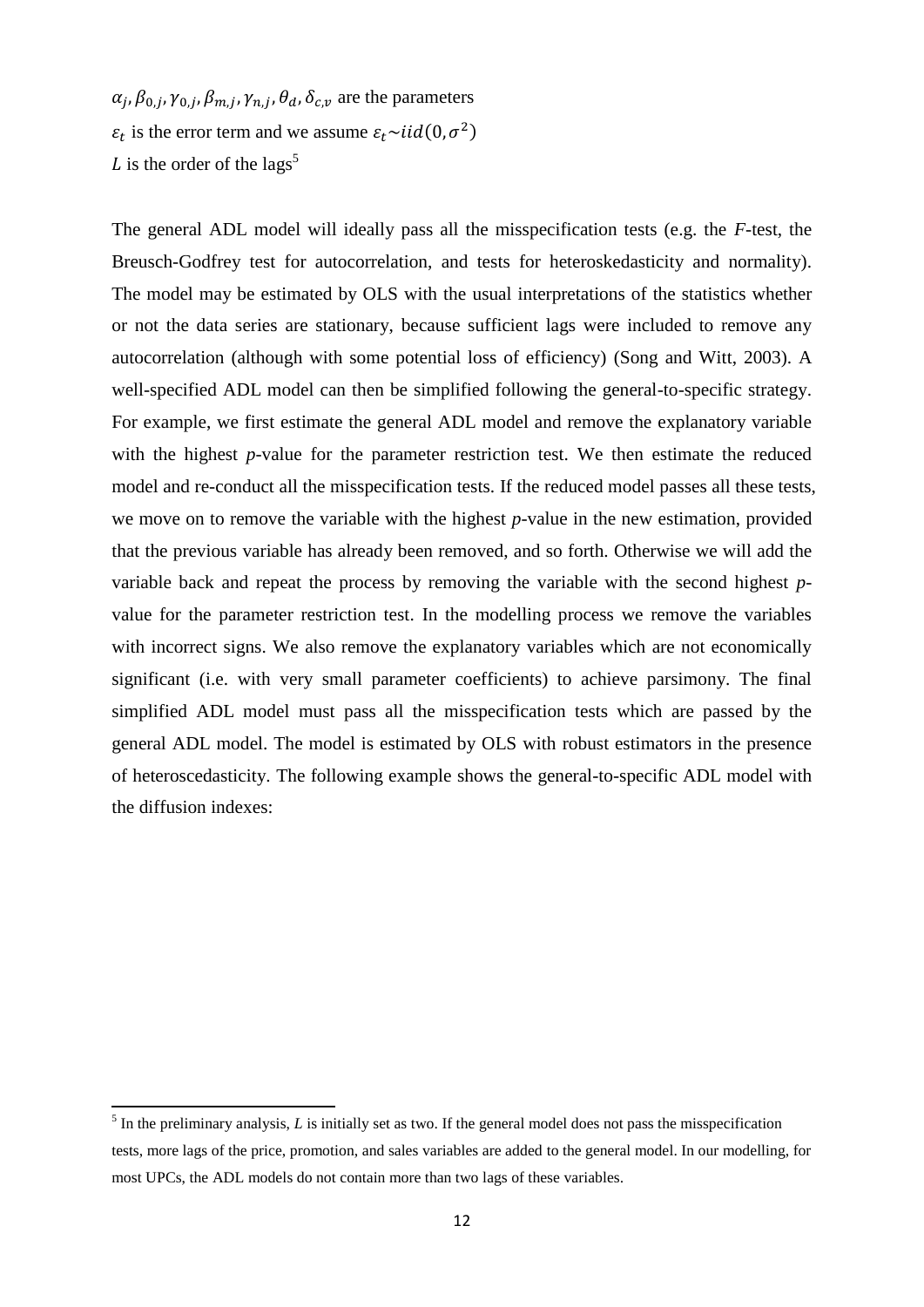$$
\ln(y_{0,t}) = intercept + \sum_{j=1}^{L} \alpha_j \ln(y_{0,t-j}) + \sum_{j=1}^{L} \beta_{0,j} ln(p_{0,t-j}) + \sum_{j=0}^{L} \gamma_{0,j} Promotion_{0,t-j}
$$
  
+ 
$$
\sum_{p=1}^{P} \sum_{j=0}^{L} \beta_{p,j} Price\ diffusion\ index_{p,t-j}
$$
  
+ 
$$
\sum_{q=1}^{Q} \sum_{j=0}^{L} \gamma_{g,j} Promotional\ diffusion\ index_{g,t-j}
$$
  
+ 
$$
\sum_{d=1}^{12} \theta_d Four\_week\_dummy_d + \sum_{c=1}^{9} \sum_{v=0}^{1} \delta_{c,v} CalendarEvent_{c,t-v} + \epsilon_t
$$

where

Price dif fusion index  $p_{t-1}$  is the  $p^{th}$  diffusion index of competitive prices at week  $t - j$ . Promotional diffusion index<sub>a,t-i</sub> is the  $q^{th}$  diffusion index of competitive promotion at week  $t - i$ .

*P* and *Q* are the number of initially retained diffusion indexes, and  $P = Q = 4$ 

# 5. The data

1

In this study we use the weekly data from *Dominick's Finer Foods*, a large U.S. retail chain in the Chicago area. The data is publicly available from the University of Chicago website<sup>6</sup>. An advantage of using this dataset is that a large number of studies have been conducted based on this dataset and many of them focus on identifying and measuring the effectiveness of the marketing mix activities (e.g. [Fok et al., 2006;](#page-29-16) [Kamakura and Kang, 2007;](#page-30-6) [Song and](#page-31-17)  [Chintagunta, 2006\)](#page-31-17). However, perhaps surprisingly given the importance of forecasting at the UPC level, none of the studies using this dataset focuses on evaluating the performance of forecasting models. The dataset contains product information at the UPC level including unit sales, price, and promotions for 399 weeks. There are three different types of promotions: "*Simple price reduction*", "*Bonus buy*", and "*Coupons*". "*Bonus buy*" is the dominant type, which corresponds to over 75% of the all the promotional events; 24.5% of promotions are "*Simple price reduction*"; only less than 0.5% of promotions are "*Coupons*". In this study, we use one single variable to represent the presence of all the promotional activities. We aggregate the data across 83 stores using constant weights based on the percentage of All Commodity Volume (ACV) of each store (see [Hoch et al., 1995;](#page-30-11) [Pauwels and Srinivasan,](#page-30-21) 

<sup>&</sup>lt;sup>6</sup> The data are available at[: http://research.chicagogsb.edu/marketing/databases/dominicks/.](http://research.chicagogsb.edu/marketing/databases/dominicks/)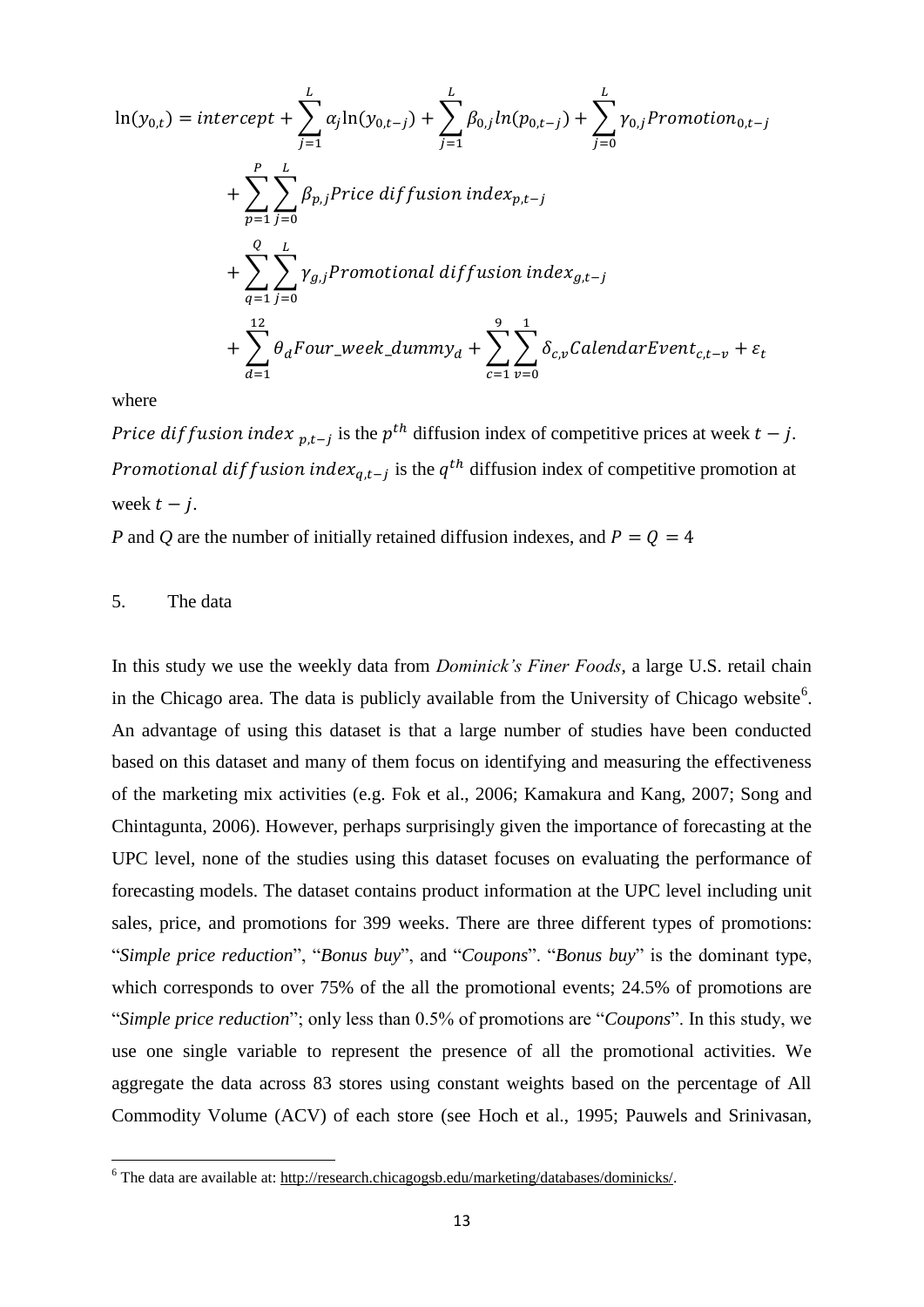$2004$ <sup>7</sup>. In this study, we conduct our evaluation based on 122 products from 6 diverse product categories including *Bottled Juice, Soft Drinks, Bath Soap, Front-End-Candies, Frozen Juice,* and *Bathroom Tissue<sup>8</sup>* .

| Product category        | Selected    | Promotional | Promotional | Lift   | Std/Mean | Std/Mean |
|-------------------------|-------------|-------------|-------------|--------|----------|----------|
|                         | <b>UPCs</b> | intensity   | index       | effect | ratio of | ratio of |
|                         |             |             |             |        | sales    | price    |
| Bottled juice           | 34          | 0.21(0.09)  | 0.78(0.05)  | 169%   | 0.76     | 0.53     |
| Soft drinks             | 20          | 0.27(0.09)  | 0.78(0.12)  | 812%   | 1.63     | 0.86     |
| <b>Bath Soap</b>        | 20          | 0.13(0.04)  | 0.55(0.09)  | 113%   | 0.44     | 0.62     |
| Front-End-Candies       | 15          | 0.14(0.13)  | 0.84(0.05)  | 57%    | 0.40     | 0.23     |
| <b>Frozen Juices</b>    | 15          | 0.22(0.11)  | 0.80(0.10)  | 187%   | 0.88     | 0.75     |
| <b>Bathroom Tissues</b> | 18          | 0.30(0.09)  | 0.82(0.05)  | 335%   | 1.26     | 1.49     |

Table 1 Characteristics of the data series for the products in each category

In Table 1 we summarize the characteristics of the data series for the 122 products during a time period of 200 weeks. First, it summarizes the promotional intensity. For example, we choose 34 products from the *Bottled Juice* category. On average, these 34 products are being sold on promotion for 42 weeks during the 200 weeks (i.e. an intensity of 0.21, with a standard deviation of 0.09). Second, it summarizes the average promotional index value. For example, the average promotional index value for the *Bottled Juice* category is as high as 0.78 (with a standard deviation of 0.05), which indicates that the products in this category tend to be promoted simultaneously across all the selected stores. Third, Table 1 summarizes the lift effect of the promotions. Take the *Bottle Juice* category as an example, the promotions in this category increase the sales of focal product by 169% on average compared to the baseline predicted sales assuming there were no promotion. Finally, Table 1 exhibits the average ratio of standard deviation *versus* mean for both sales and price of the products in

 $\overline{a}$ 

 $7$  Our study is based on 83 stores because some other stores have limited historical data; All Commodity Volume (ACV) is the total annual revenue (i.e. the U.S Dollar, in this context) of the store. Notice that the ACV is calculated based on the products of the entire store, rather than the products of a specific category. For example, suppose a product is being sold on 3 dollars with promotion in a store and the ACV of the store is 100 million dollars, and it is being sold on 2 dollars without promotion in another store with an ACV of 10 million dollars. The aggregated price would be  $3*(100/110) + 2*(10/110) = 2.91$  dollar, and the promotional index would be  $1*(100/110)$ +  $0*(10/110)$ =0.91. In our study, as pointed out by Hoch et al. (1995), the retailer tends to adopt a uniform pricing strategy where they increase or decrease the price for all the stores at the same time.

<sup>&</sup>lt;sup>8</sup> The products are chosen with comparably high sales volumes.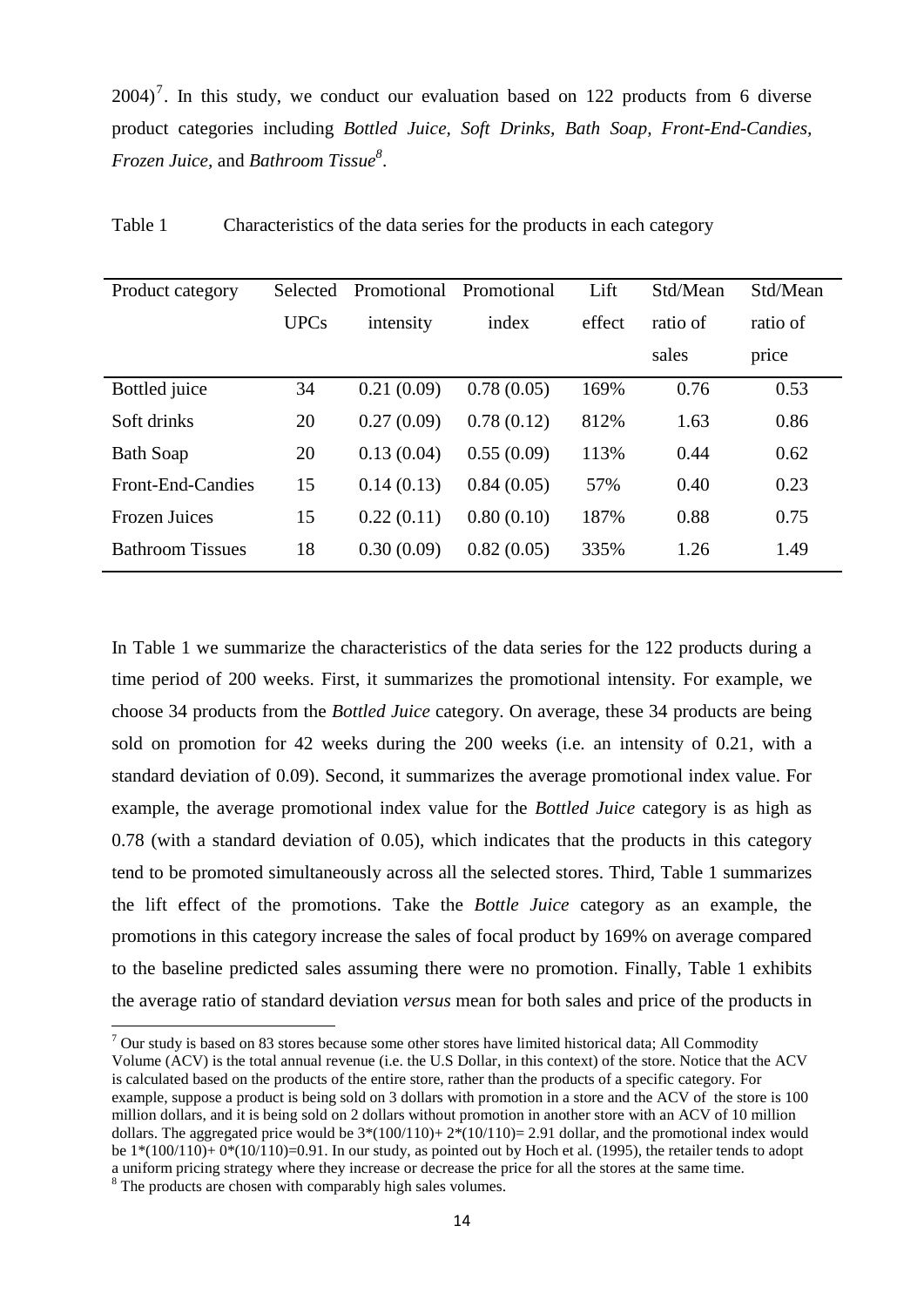each category. Among these product categories, *Bath Soap* and *Front-end-Candies* have the least variations for their product sales and price, and they also have the least intensive promotions. In contrast, *Soft Drinks* and *Bathroom Tissues* are heavily promoted and exhibit highly variations for the sales and price of their products. Therefore, our study covers data of a wide range of sales and promotional conditions.

Figure 1 is an example for one product in the *Bottled Juice* category (i.e. Tree Top Apple Juice 48Oz). The figure exhibits its unit sales, price (in U.S dollar), calendar events, and promotional periods which are highlighted in darker bars. The length of the darker bars indicates the value of the promotional index which is between 0 and 1. The price and promotional index are both aggregated across multiple stores based on the percentage of ACV of each store. We applied the Augmented Dickey–Fuller test to investigate the stationarity of these data series for all the data series of the 122 products, and we find that most data series are stationary<sup>9</sup>.



6. The benchmark models

**.** 

 $9$  We find 110 out of 122 data series for unit sales, 106 out of 122 data series for price, and all the data series for promotional indexes as stationary.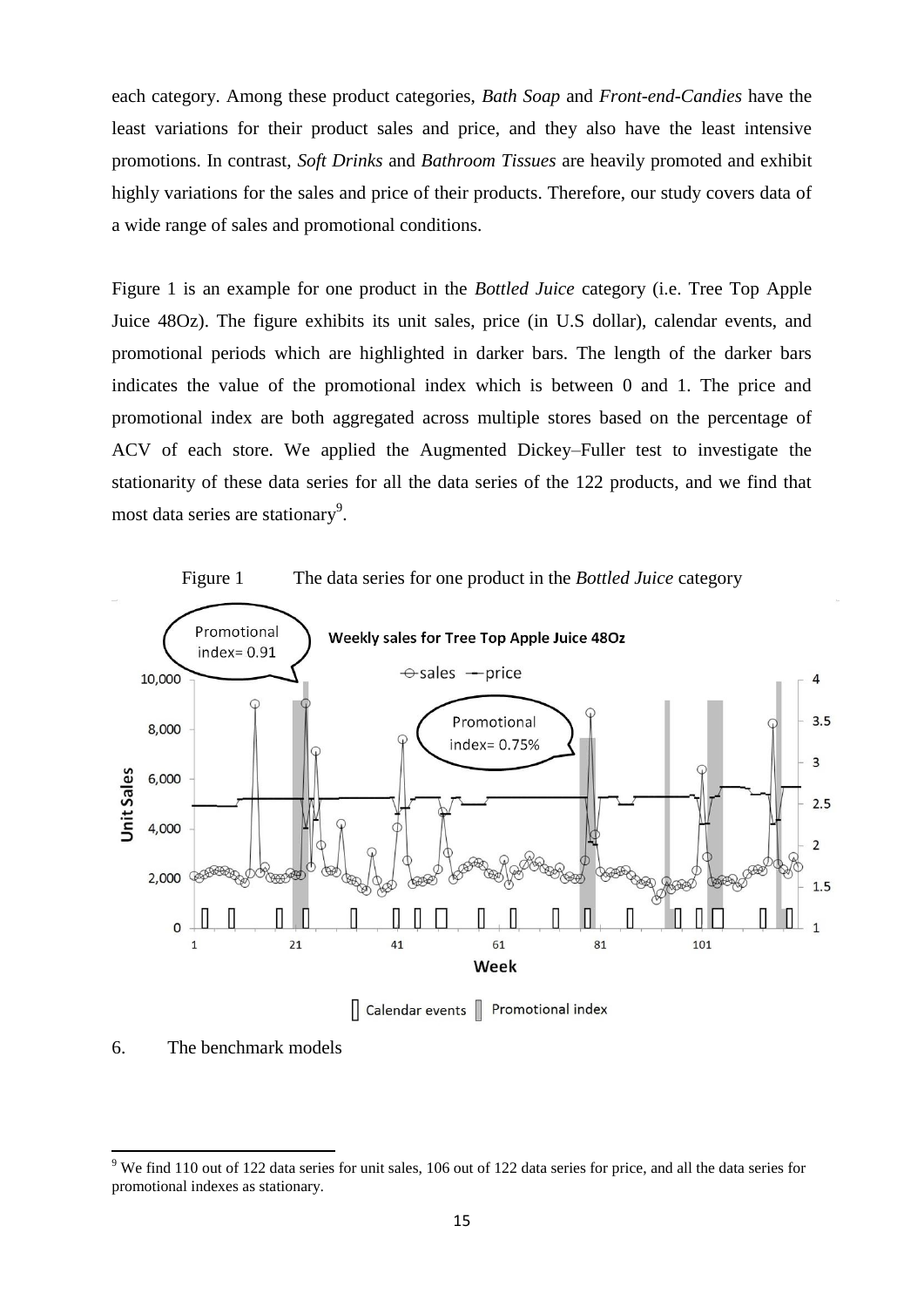In this study we consider two basic benchmark models: 1) the robust simple exponential smoothing (SES) model which focuses exclusively on the pattern of previous product sales; 2) the industrial base-times-lift approach which first produces baseline forecasts and then makes adjustments for any incoming promotional event. In practice, the adjustment of the basetimes-lift approach is either determined by estimates from historical data or managers' judgement. In this study, we approximate the former following [Ali et al. \(2009\)](#page-28-0):

> final forecast<sub>t</sub> =  $\int_{M} \frac{M_t}{\sqrt{M_t}}$  $\boldsymbol{M}$  $M_t = (1 - a)M_{t-1} + aS_{t-1}$ , if no promotion

where  $M_t$  is the baseline forecast for week t generated by a simple exponential smoothing model.  $S_{t-1}$  is the actual sales value in the previous week when the focal product was not on promotion.  $\alpha$  is the parameter which is estimated by minimizing the mean squared error in the estimation period. The adjustment is calculated as the increased sales from the most recent promotion of the focal product. In this study, we use aggregated data across multiple stores, thus the effects of promotions are represented by promotional indexes instead of promotional dummies. For example, if the most recent promotion has a promotional index value of 0.6 and we consider the "lift" effect as *L*. Then the adjustment for the forthcoming promotion with an index value of 0.9 will be  $(0.9/0.6)^*$   $L = 1.5L$ .

In this study we propose two forecasting methods which both capture the effect of competitive information but in distinct ways. The first method is the general-to-specific ADL model with the most relevant competitive explanatory variables identified by the variable selection methods (i.e. the ADL model). The second is the general-to-specific ADL model with the diffusion indexes constructed using factor analysis (i.e. the ADL-DI model). We include the competitive price and promotion variables for most products of each product category<sup>10</sup>. To understand the value of the competitive information, we also include the general-to-specific ADL model which is constructed exclusively with the price and promotional information of the focal product (i.e. the ADL-own model).

# 7. Experimental design

1

 $10$  We implement the variable selection methods and the principal component analysis based on the price and promotional variables of a total number of 307 competitive products including the focal 122 products. We try to include as many products as possible provided their data are available.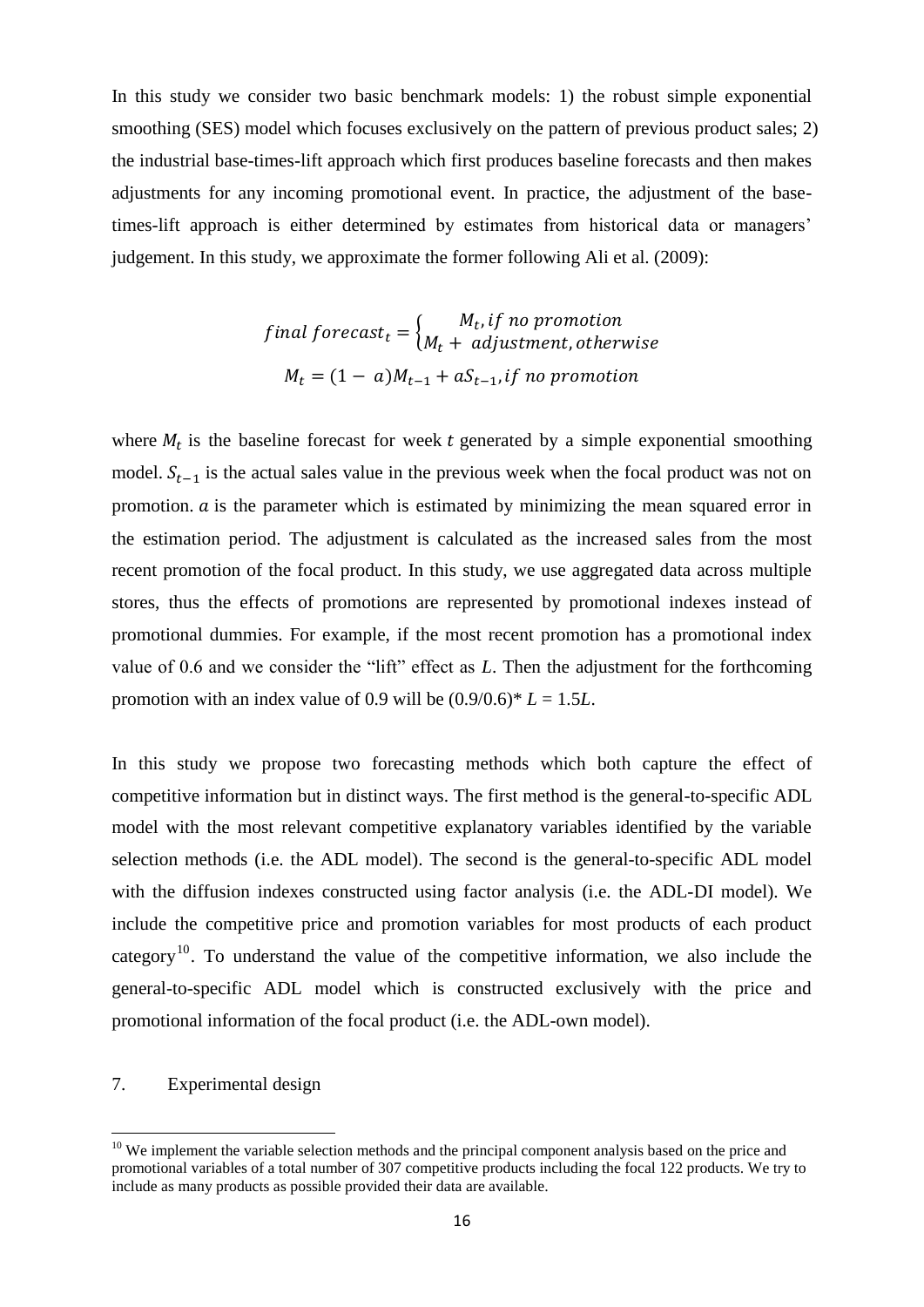All the studies we have identified which forecast product sales were conducted with a single fixed forecasting origins (e.g[.Ali et al., 2009;](#page-28-0) [Cooper et al., 1999;](#page-29-1) [Divakar et al., 2005\)](#page-29-6). However, evaluation results based on single forecast origins can be unreliable when the forecasting results are sensitive to both randomness and possible systematic business cycle effects [\(Fildes, 1992\)](#page-29-17). In this study, we evaluate the performance of our models with 70 rolling forecast origins, which partially controls for the effect of any specific effects arising from a particular origin. Forecast horizon should also be fixed in any forecast comparisons. We first estimate the models with a moving window of  $120$  weeks and forecast one to  $H$ weeks ahead. The forecast horizons were chosen to take into account typical ordering and planning periods, and we set  $H$  to be 1, 4, and 12. We then move the estimation window forward week by week throughout the remaining sample period and we re-estimate the models based on the updated data sets. Finally we have  $70$  sets of one to  $H$  weeks ahead forecast. We generate forecasts using the actual value of the explanatory variables and the forecasted values of the lagged dependent variables when the lead times are greater than one. The promotional variables are usually known to the retailer as they form part of an agreed promotional plan with suppliers. We specify the ADL models with the data from week 1 to week 200, which represents the model that would ideally be selected based on a foreknowledge of the data [\(Fildes et al., 2011\)](#page-29-15). Alternatively, the models can be re-specified for each rolling event based on each the moving estimation window.

We evaluate the forecasting performance of the various models using five error measures: the MAE, the Mean Absolute Scaled Error (MASE), the MAPE, the symmetric Mean Absolute Percentage Error (sMAPE), and the Average Relative Mean Absolute Error (AvgRelMAE). The MAE has been widely used in practice but has been criticized for its limitation of being scale dependent. For example, suppose that a model has good forecasting performance for one product category with large sales volumes but poor forecasting performance for another product category with smaller sales volumes. If we compare the results across the two product categories, the results for the product category with large sales volumes would dominate the overall results, and we would be misguided to believe that the model has universal good forecasting performance [\(Chatfield, 1988\)](#page-28-12). In this study, the MAE for data series s calculated with forecast horizon  $H$  for the  $k^{th}$  rolling event is:

$$
MAE_{s,H,k} = \frac{1}{H} \sum_{h=1}^{H} |y_{s,h,k} - \hat{y}_{s,h,k}|
$$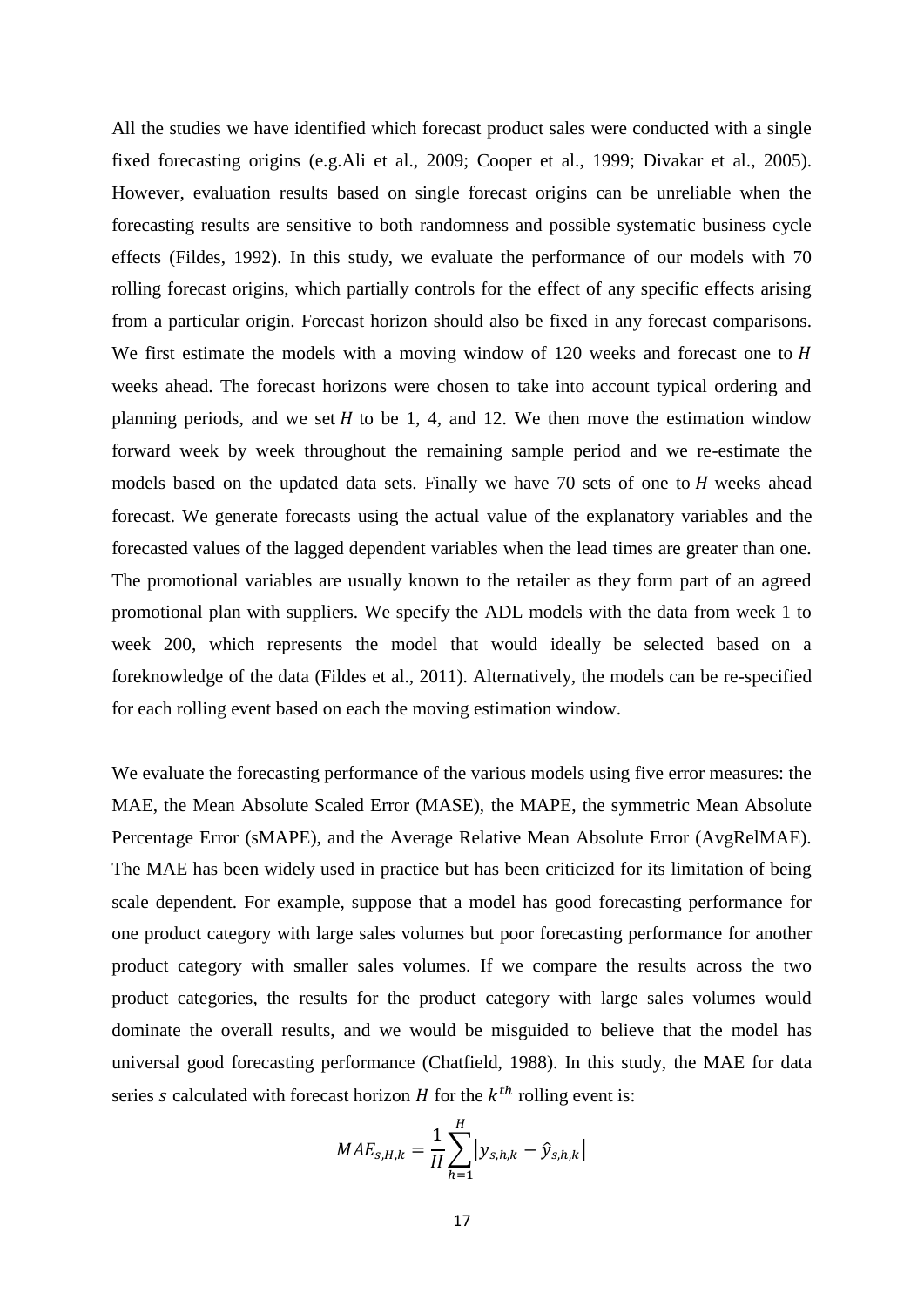where  $y_{s,h,k}$  is the  $h^{th}$  actual value in the forecast period for data series s based on the  $k^t$ rolling event, and  $\hat{y}_{s,h,k}$  is the  $h^{th}$  forecast value for data series s based on the  $k^{th}$  rolling  $event<sup>11</sup>$ .

The MASE was proposed by [Hyndman and Koehler \(2006\)](#page-30-22). It can be considered as a "weighted" arithmetic mean of the MAE based on the variations of the sales data in the estimation period. The MASE calculated across  $S$  data series with forecast horizon  $H$  for the  $k^{th}$  rolling event is:

$$
MASE(H)_k = \frac{1}{S} \sum_{s=1}^{S} (|q_{s,H,k}|)
$$

$$
q_{s,H,k} = \frac{MAE_{s,H,k}}{T_0 - 1} \sum_{t=2}^{T_0} |y_{s,t,k} - y_{s,t-1,k}|
$$

where in the equation of  $q_{s,H,k}$ , the numerator,  $MAE_{s,H,k}$ , is the MAE for data series s calculated with forecast horizon H for the  $k^{th}$  rolling event. The denominator is the sum of one-step-ahead errors by a no change naïve model in the estimation period.  $y_{s,t,k}$  is the  $t^{th}$  actual value of data series s in the estimation period for the  $k^{th}$  rolling event, and  $T_0$  is the total number of observations in the estimation period. The MASE has good properties such as being robust to zero actual values and scale independent, but it puts more weights to the data series which are comparatively stable (e.g. given the same MAE,  $q_{s,H,k}$  will be extremely large if the no change naïve model generates very small errors), which makes it vulnerable to outliers.

The MAPE is the error measure most widely used in practice [\(Fildes and Goodwin, 2007\)](#page-29-18). It penalizes the forecasts above actual values more heavily than the forecasts below actual values [\(Armstrong and Collopy, 1992\)](#page-28-13). The sMAPE was proposed to overcome this disadvantage [\(Makridakis, 1993\)](#page-30-23). The two error measures calculated for data series s with forecast horizon *H* for the  $k^{th}$  rolling event are shown as follows:

**.** 

 $11$  Note that, in this study, although our econometric models are based on log sales, we calculate all the error measures after we transform them back to original levels.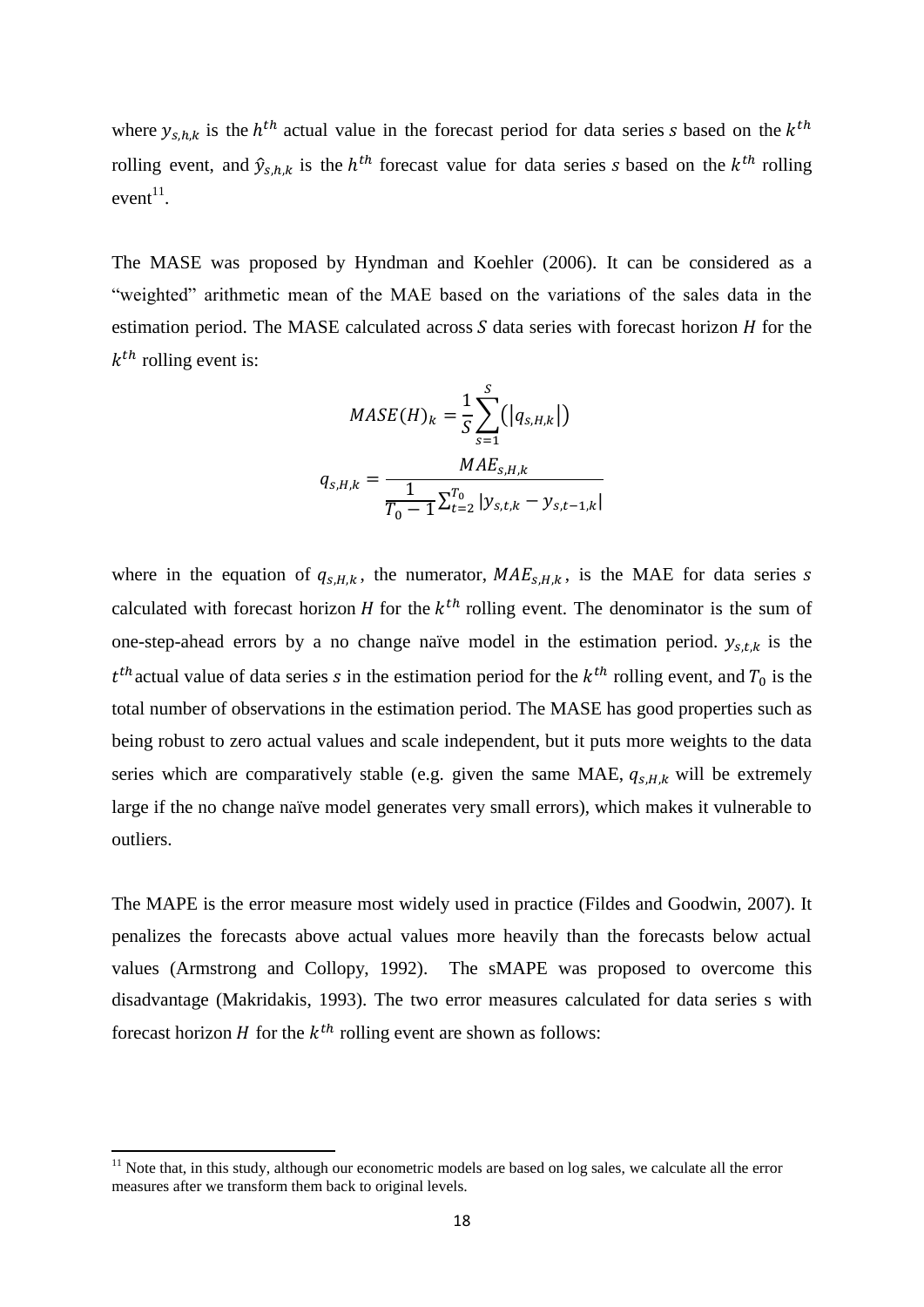$$
MAPE_{s,H,k} = \frac{1}{H} \sum_{h=1}^{H} \left| \frac{y_{s,h,k} - \hat{y}_{s,h,k}}{y_{s,h,k}} \right|
$$

$$
sMAPE_{s,H,k} = \frac{1}{H} \sum_{h=1}^{H} \left| \frac{y_{s,h,k} - \hat{y}_{s,h,k}}{(y_{s,h,k} + \hat{y}_{s,h,k})/2} \right|
$$

However, both percentage error measures including the MAPE and the sMAPE can be distorting when the actual values and the forecast values are relatively small compared to the forecast error, in which case the resulting percentage errors become extremely large [\(Hyndman and Koehler, 2006\)](#page-30-22). The sales at the UPC level exhibit high degree of variations due to seasonal effects, changing stages of product life cycle, and particularly promotional activities. Under such a circumstance, it is very likely to have large forecast errors associated with relatively low product sales, which makes the percentage based error measures less advisable in our context [\(Davydenko and Fildes, 2013\)](#page-29-19).

The four error measures are all approximations of the unknown loss function of the retailer, and they penalize the forecast errors from different perspectives. To make a fair comparison, we assess the overall forecasting performance of the candidate models by calculating the mean value of all the four error measures across  $K = 70$  rolling events and  $S = 122$  data series considering different forecasting horizons  $H$ :

$$
MAE(H) = \frac{1}{S} \frac{1}{K} \sum_{s=1}^{S} \sum_{k=1}^{K} MAE_{s,H,k}
$$
  
\n
$$
MASE(H) = \frac{1}{K} \sum_{k=1}^{K} MASE(H)_{k}
$$
  
\n
$$
SMAPE(H) = \frac{1}{S} \frac{1}{K} \sum_{s=1}^{S} \sum_{k=1}^{K} sMAPE_{s,H,k}
$$
  
\n
$$
MAPE(H) = \frac{1}{S} \frac{1}{K} \sum_{s=1}^{S} \sum_{k=1}^{K} MAPE_{s,H,k}
$$

where  $MAE(H)$ ,  $MASE(H)$ ,  $SMAPE(H)$ , and  $MAPE(H)$  are the error measures calculated across S data series and K rolling events based on forecast horizon H (i.e.  $S = 122$ ,  $K = 70$ , and  $H=1$ , 4 and 12). We can test the statistical significance for the difference between the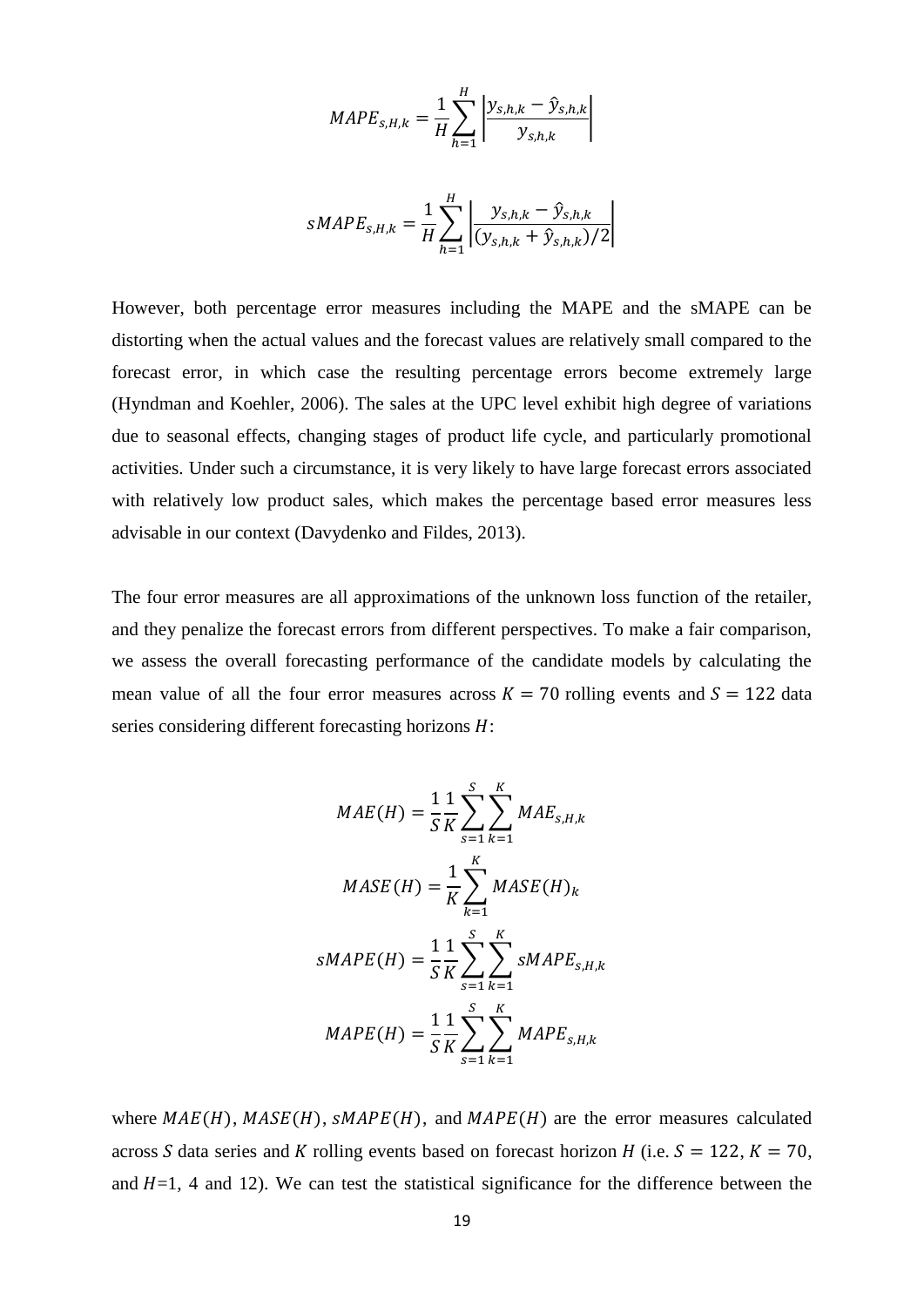forecasting results of the various models using the Wilcoxon signed rank (SR) test. The Wilcoxon SR test can be considered as a non-parametric version of a paired sample *t*-test but does not assume the errors follow any specific distribution.

Considering the limitations of the four error measures, [Davydenko and Fildes \(2013\)](#page-29-19) recommended the AvgRelMAE, which is a geometric mean of the ratio of the MAE between the candidate model and the benchmark model. In this study, we take an average of the AvgRelMAE across all the K rolling events (i.e.  $K = 70$ ) and  $S = 122$  data series with respect to forecast horizon  $H$ :

$$
AvgRelMAE(H) = \frac{1}{K} \sum_{k=1}^{K} \left( \prod_{s=1}^{S} r_{s,H,k}^{H} \right)^{\frac{1}{\sum_{s=1}^{S} H}}
$$

$$
r_{s,H,k} = \frac{\text{MAE}_{s,H,k}^{C}}{\text{MAE}_{s,H,k}^{B}}
$$

where MAE<sub>S,H,k</sub> is the MAE of the candidate model for data series s calculated with forecast horizon *H* for the  $k^{th}$  rolling event and MAE<sup>B</sup> is the MAE of the benchmark model for data series s calculated with forecast horizon H for the  $k^{th}$  rolling event.  $AvgRelMAE(H)$  is the AvgRelMAE calculated across  $S$  data series and  $K$  rolling events with respect to forecast horizon H (i.e.  $S = 122$ ,  $K = 70$ , and H=1, 4 and 12). The AvgRelMAE has the advantages of being scale independent and robust to outliers, also with more straightforward interpretation: a value smaller than one indicates an improvement by the candidate model.

# 8. Results

We investigate the models' relative forecasting performance under conditions of two dimensions which may influence the outcome: 1) different forecast horizons; 2) whether the focal product is being promoted. Earlier research by [Ali et al. \(2009\)](#page-28-0) compares the forecasting performance of different methods for the promoted forecast periods and nonpromoted forecast periods separately. Their regression tree model beat the base-times-lift benchmark model when the focal product is being promoted but is outperformed by the benchmark model when the focal product is not on promotion. Their explanation is that the sales of the focal product are relatively stable when the focal product is not on promotion, and this stability would benefit simple models such as the exponential smoothing method. This explanation neglects the fact that, even during the periods when the focal product is not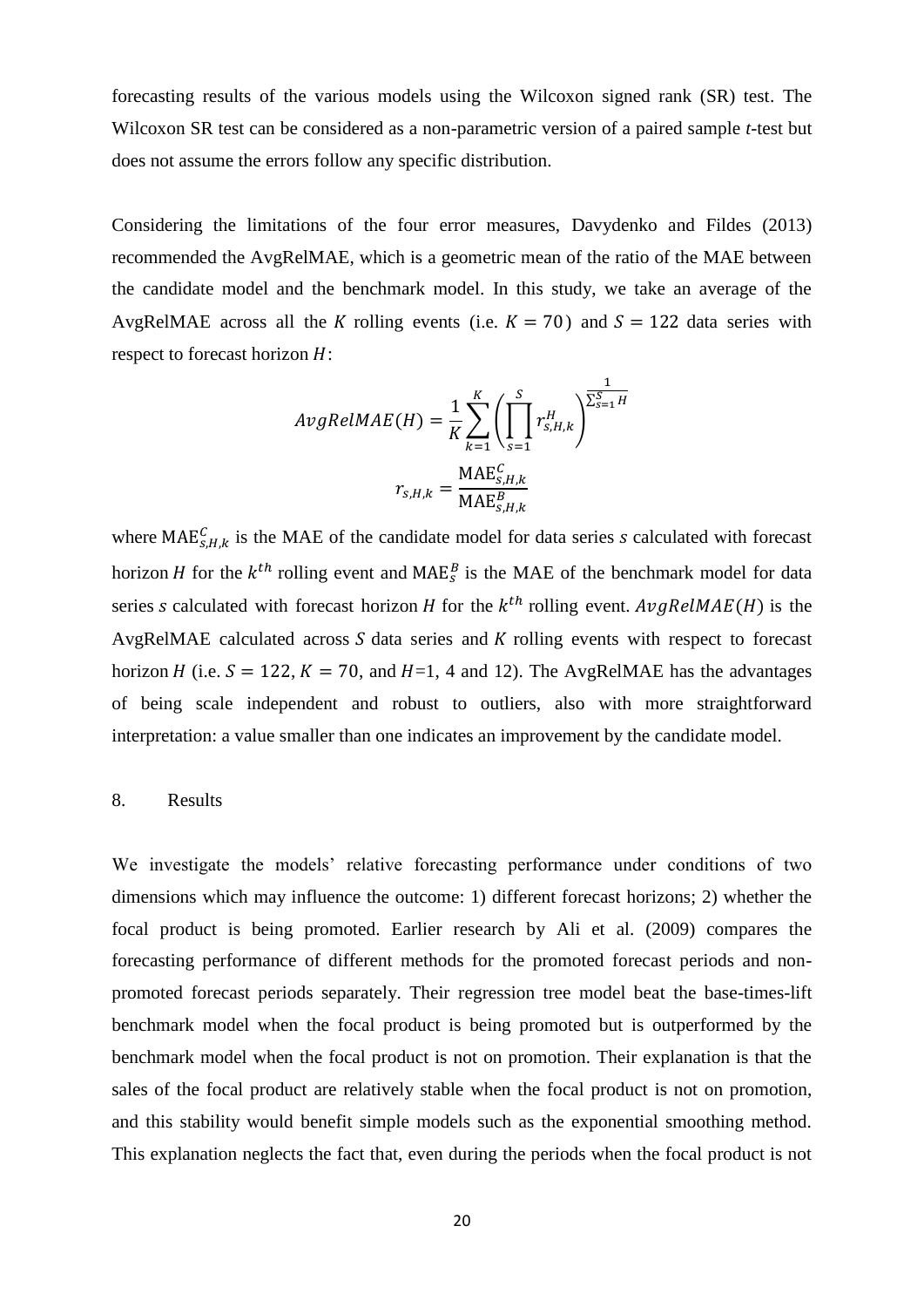being promoted, its sales could also be driven by promotions of other competitive products. In this study, we therefore divided the forecast period as promoted period and non-promoted period.

| Model                        | <b>MAE</b> | Rank           | <b>MASE</b> | Rank           | <b>SMAPE</b> | Rank           | <b>MAPE</b> | Rank           |  |
|------------------------------|------------|----------------|-------------|----------------|--------------|----------------|-------------|----------------|--|
| Whole forecast period        |            |                |             |                |              |                |             |                |  |
| <b>SES</b>                   | 1984       | 5              | 0.93        | 5              | 42.30%       | 5              | 66.40%      | 5              |  |
| Base-times-lift              | 1498       | $\overline{4}$ | 0.81        | $\overline{4}$ | 32.70%       | $\overline{4}$ | 32.00%      | 3              |  |
| <b>ADL</b>                   | 969        | $\mathbf{1}$   | 0.64        | $\overline{2}$ | 23.80%       | $\overline{2}$ | 28.40%      | $\overline{2}$ |  |
| ADL- own                     | 1079       | 3              | 0.67        | 3              | 25.60%       | 3              | 32.50%      | 3              |  |
| <b>ADL-DI</b>                | 992        | $\overline{2}$ | 0.63        | $\mathbf{1}$   | 23.00%       | $\mathbf{1}$   | 27.30%      | $\mathbf{1}$   |  |
| Promoted forecast period     |            |                |             |                |              |                |             |                |  |
| <b>SES</b>                   | 2949       | $\overline{4}$ | 1.78        | 4              | 49.10%       | $\overline{4}$ | 47.50%      | 5              |  |
| Base-times-lift              | 3149       | 5              | 1.81        | 5              | 55.10%       | 5              | 41.70%      | 4              |  |
| <b>ADL</b>                   | 1875       | $\mathbf{1}$   | 1.19        | $\overline{2}$ | 28.10%       | $\overline{2}$ | 31.80%      | $\overline{2}$ |  |
| ADL- own                     | 2031       | 3              | 1.2         | $\overline{2}$ | 29.10%       | $\overline{2}$ | 34.90%      | 3              |  |
| ADL-DI                       | 1969       | $\overline{2}$ | 1.16        | $\mathbf{1}$   | 27.30%       | $\mathbf{1}$   | 31.50%      | 1              |  |
| Non-promoted forecast period |            |                |             |                |              |                |             |                |  |
| <b>SES</b>                   | 1423       | 5              | 0.72        | 5              | 42.30%       | 5              | 81.30%      | 5              |  |
| Base-times-lift              | 390        | $\overline{2}$ | 0.5         | 3              | 22.30%       | $\overline{2}$ | 27.80%      | $\overline{2}$ |  |
| <b>ADL</b>                   | 369        | $\overline{2}$ | 0.47        | $\overline{2}$ | 21.70%       | $\overline{2}$ | 26.20%      | $\overline{2}$ |  |
| ADL- own                     | 463        | $\overline{4}$ | 0.49        | 3              | 24.10%       | 4              | 31.10%      | $\overline{4}$ |  |
| <b>ADL-DI</b>                | 330        | 1              | 0.45        | 1              | 20.60%       | 1              | 24.30%      | 1              |  |

Table 2 The models' forecasting accuracy and rankings: averaged over forecast horizons from one to twelve weeks (122 UPCs)

Table 2 exhibits the forecasting accuracy of the various models averaged over horizons from one to twelve weeks based on the various absolute error measures as well as the rank of each model. Note that some models will have the same rank if their performances are not significantly different from each other according to the Wilcoxon sign rank test<sup>12</sup>. For the whole forecast period, the base-times-lift approach has better performance compared to the SES method. These two benchmark models are both significantly outperformed by the ADL-

**.** 

 $12$  We adopt a 5% significance level.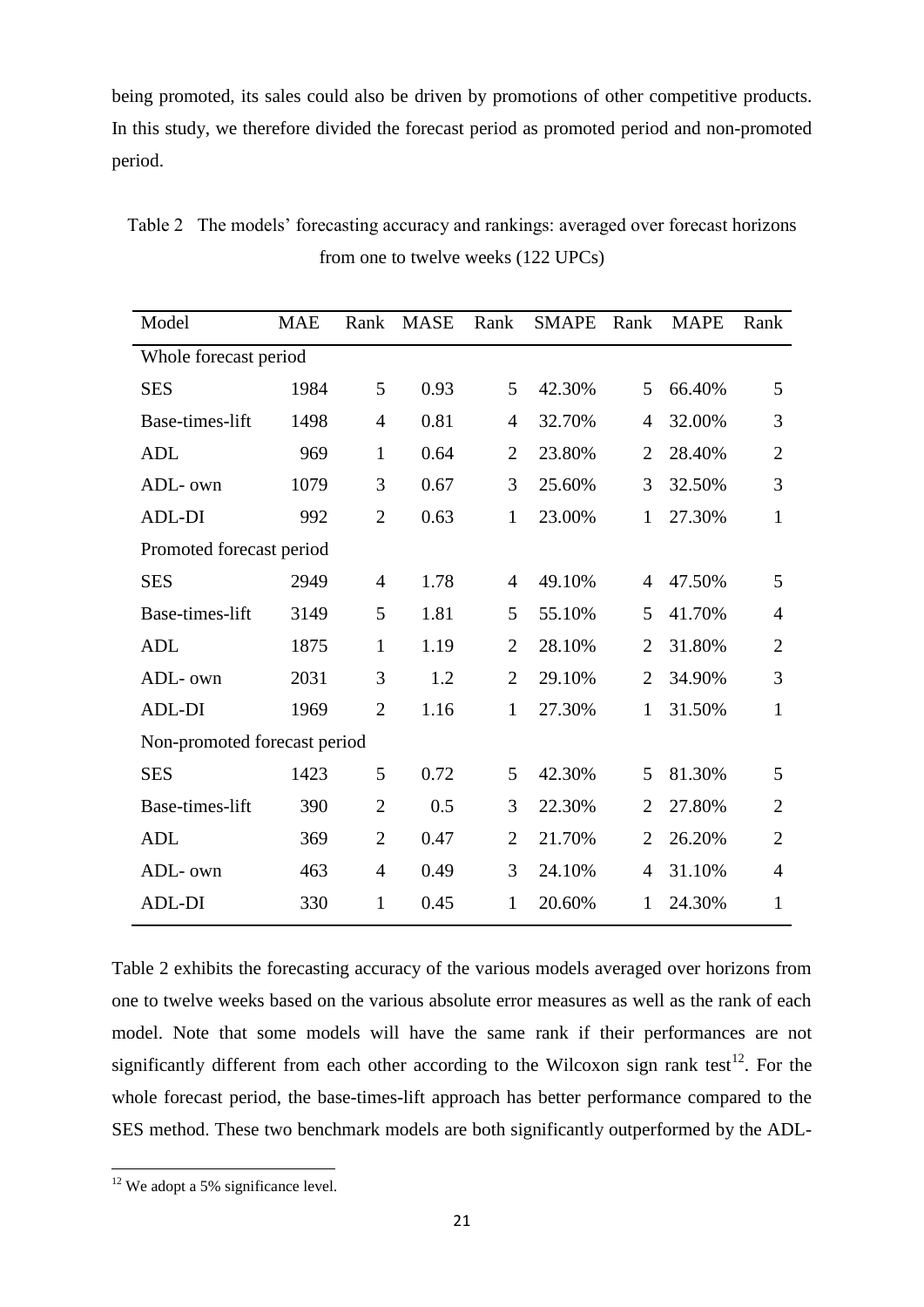own model for all the error measures, which suggests that the ADL model captures the effects of the price and the promotional activities more effectively than the base-times-lift approach. The ADL model and the ADL-DI model both incorporate the competitive information and they significantly outperform the ADL-own model for all the error measures.

Table 2 also shows the forecasting performance of the various models for the promoted forecast period. The SES method and the base-times-lift approach are significantly outperformed by the ADL-own model, which is consistent with the result for the whole forecast period. However, the ADL model no longer outperforms the ADL-own model significantly when ranked by the MASE and the sMAPE. There are two possible reasons. First, the impact of the promotional activities of the focal product is substantially larger than the impact of the competitive promotion activities [\(Hoch et al., 1995\)](#page-30-11). Thus the impact of the competitive promotion activities may become submerged in the impact of the promotional activities of the focal product. Second, retailers benefit from the sales of the whole product category rather than individual brands or UPCs, and they tend to avoid simultaneously promoting the product and its main competitors, which will not necessarily increase store sales (e.g. a large proportion of the sales increase come from brand switching) but definitely lower the profit margin [\(Gupta, 1988;](#page-30-2) [Van Heerde et al., 2003\)](#page-31-5). As a result, when the focal product is being promoted, the competitive information missed by the ADL-own model tends to become less valuable and the ADL model will tend to generate similar forecasts with the ADL-own model. However, the ADL-DI model significantly outperforms the ADL-own model for all error measures even for the promoted period. One explanation is that the diffusion indexes used in the ADL-DI model incorporates competitive information not only from the most relevant competitive explanatory variables but also by pooling across all the competitive explanatory variables.

In Table 2, for the non-promoted forecast period, again the SES method has the poorest forecasting result, but the base-times-lift approach has very good forecasting performance- it significantly outperforms the ADL-own model for all the error measures expect for the MASE. This is consistent with the findings by [Ali et al. \(2009\)](#page-28-0) that when the focal product is not on promotion, the base-times-lift approach can be hard to beat. Essentially it uses only the data from the non-promoted periods to calculate the smoothing forecast, removing the promotional peaks. The ADL model outperforms the base-times-lift approach for the MASE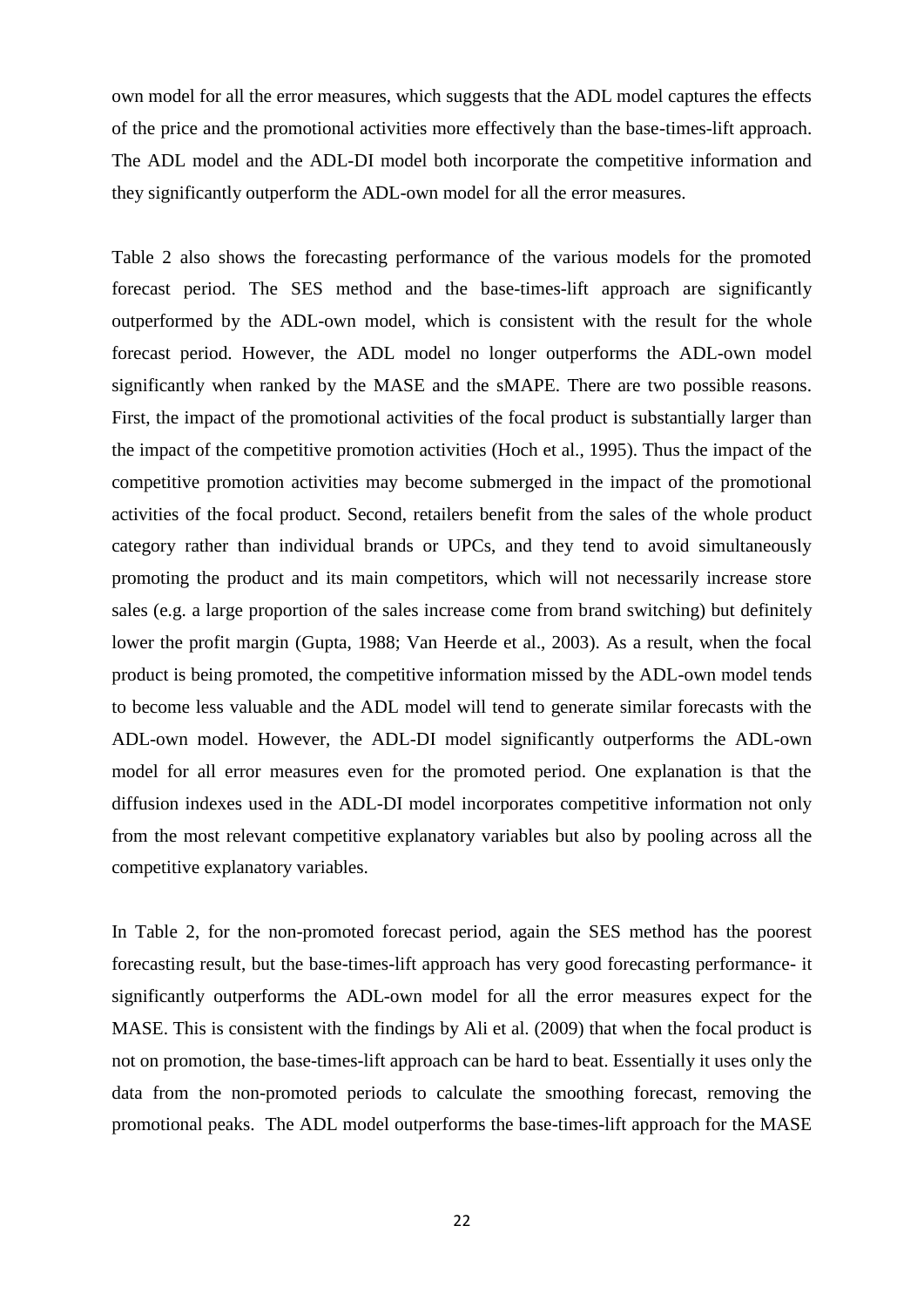but has comparable performance for all the other error measures. However, the ADL-DI model still significantly outperforms the base-times-lift approach for all the error measures.

| Model                        | <b>MAE</b> | Rank           | <b>MASE</b> | Rank           | <b>SMAPE</b> | Rank           | <b>MAPE</b> | Rank           |  |  |
|------------------------------|------------|----------------|-------------|----------------|--------------|----------------|-------------|----------------|--|--|
| Whole forecast period        |            |                |             |                |              |                |             |                |  |  |
| <b>SES</b>                   | 1980       | 5              | 0.79        | 5              | 39.10%       | 5              | 60.70%      | 5              |  |  |
| Base-times-lift              | 1456       | 4              | 0.69        | $\overline{4}$ | 29.00%       | $\overline{4}$ | 26.70%      | $\overline{4}$ |  |  |
| <b>ADL</b>                   | 928        | $\mathbf{1}$   | 0.53        | $\overline{2}$ | 20.60%       | $\overline{2}$ | 23.30%      | $\overline{2}$ |  |  |
| ADL- own                     | 991        | 3              | 0.53        | $\overline{2}$ | 21.00%       | 3              | 24.40%      | 3              |  |  |
| <b>ADL-DI</b>                | 941        | $\overline{2}$ | 0.52        | $\mathbf{1}$   | 19.90%       | $\mathbf{1}$   | 22.60%      | 1              |  |  |
| Promoted forecast period     |            |                |             |                |              |                |             |                |  |  |
| <b>SES</b>                   | 3036       | $\overline{4}$ | 1.56        | $\overline{4}$ | 45.90%       | $\overline{4}$ | 44.90%      | 5              |  |  |
| Base-times-lift              | 3159       | 5              | 1.67        | 5              | 52.40%       | 5              | 39.10%      | $\overline{4}$ |  |  |
| <b>ADL</b>                   | 1860       | $\mathbf{1}$   | 1.00        | $\mathbf{1}$   | 25.50%       | $\overline{2}$ | 28.10%      | $\overline{2}$ |  |  |
| ADL- own                     | 1967       | 3              | 0.99        | $\mathbf{1}$   | 25.10%       | $\overline{2}$ | 29.00%      | $\overline{2}$ |  |  |
| ADL-DI                       | 1921       | $\overline{2}$ | 0.98        | $\mathbf{1}$   | 24.30%       | $\mathbf{1}$   | 27.80%      | 1              |  |  |
| Non-promoted forecast period |            |                |             |                |              |                |             |                |  |  |
| <b>SES</b>                   | 1363       | 5              | 0.59        | 5              | 38.60%       | 5              | 73.00%      | 5              |  |  |
| Base-times-lift              | 345        | 3              | 0.39        | $\overline{4}$ | 18.50%       | $\overline{2}$ | 21.50%      | $\overline{2}$ |  |  |
| <b>ADL</b>                   | 320        | $\overline{2}$ | 0.36        | $\overline{2}$ | 18.10%       | $\overline{2}$ | 20.50%      | $\overline{2}$ |  |  |
| ADL- own                     | 361        | 3              | 0.36        | $\overline{2}$ | 19.00%       | $\overline{2}$ | 22.00%      | $\overline{2}$ |  |  |
| <b>ADL-DI</b>                | 293        | $\mathbf{1}$   | 0.35        | $\mathbf{1}$   | 17.40%       | 1              | 19.20%      | 1              |  |  |

Table 3 The models' forecasting accuracy and rankings: with one week ahead forecast horizon (122 UPCs)

.

Table 4 The models' forecasting accuracy and rankings: averaged over forecast horizons from one to four weeks (122 UPCs)

| Model                 | MAE. |  |  |  | Rank MASE Rank SMAPE Rank MAPE Rank |  |  |  |
|-----------------------|------|--|--|--|-------------------------------------|--|--|--|
| Whole forecast period |      |  |  |  |                                     |  |  |  |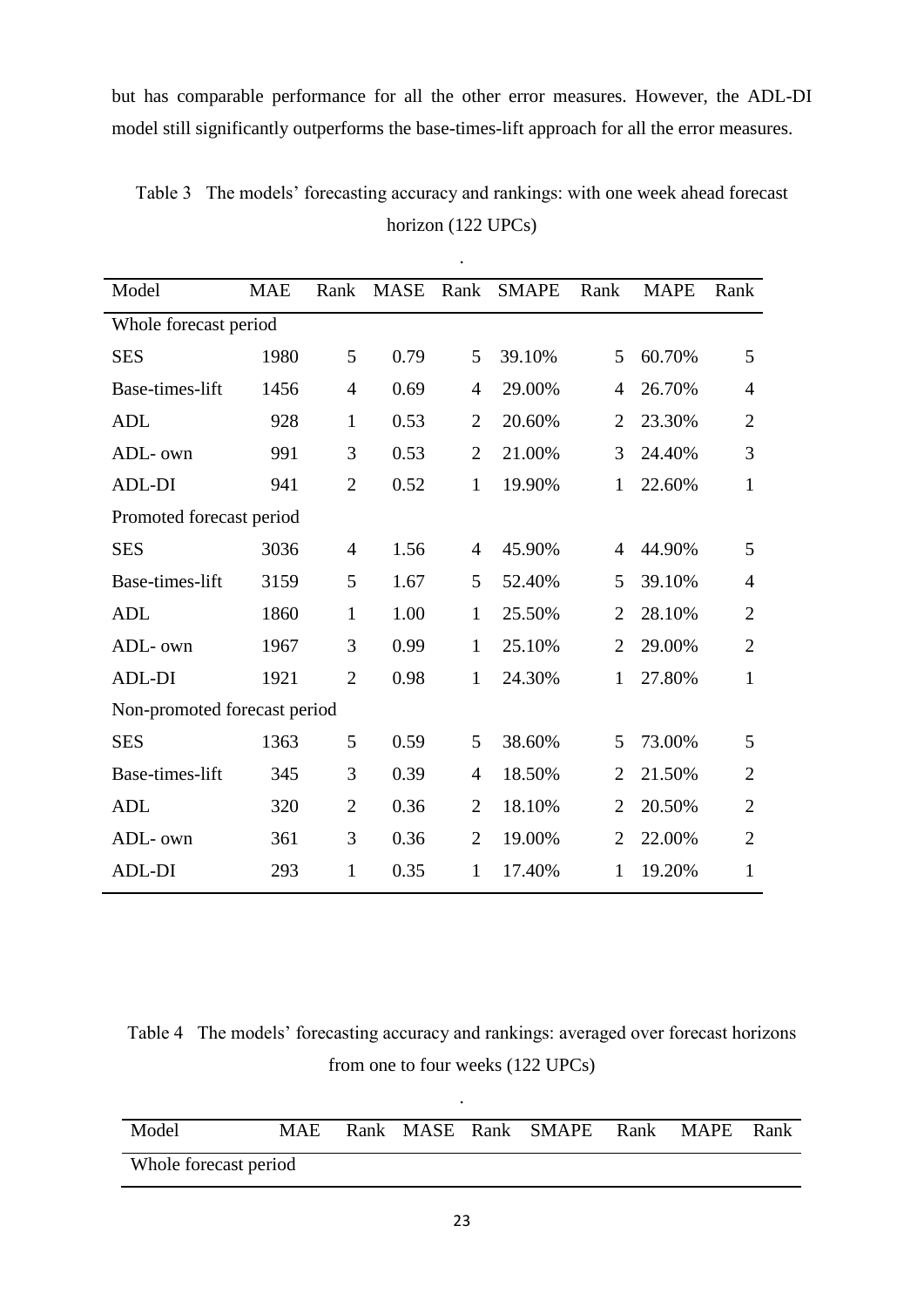| <b>SES</b>                   | 1963 | 5              | 0.84 | 5              | 40.00% | 5              | 61.80% | 5              |
|------------------------------|------|----------------|------|----------------|--------|----------------|--------|----------------|
| Base-times-lift              | 1474 | $\overline{4}$ | 0.72 | $\overline{4}$ | 30.30% | 4              | 28.50% | 3              |
| <b>ADL</b>                   | 955  | $\mathbf{1}$   | 0.58 | $\overline{2}$ | 22.30% | $\overline{2}$ | 25.70% | $\overline{2}$ |
| ADL- own                     | 1033 | 3              | 0.58 | $\overline{2}$ | 23.10% | 3              | 27.70% | 3              |
| ADL-DI                       | 969  | $\overline{2}$ | 0.57 | $\mathbf{1}$   | 21.30% | $\mathbf{1}$   | 24.60% | $\mathbf{1}$   |
| Promoted forecast period     |      |                |      |                |        |                |        |                |
| <b>SES</b>                   | 2984 | $\overline{4}$ | 1.67 | $\overline{4}$ | 47.20% | 4              | 46.30% | 5              |
| Base-times-lift              | 3150 | 5              | 1.71 | 5              | 53.60% | 5              | 40.50% | $\overline{4}$ |
| <b>ADL</b>                   | 1873 | $\mathbf{1}$   | 1.12 | $\overline{2}$ | 27.10% | $\overline{2}$ | 30.30% | $\overline{2}$ |
| ADL- own                     | 1986 | 3              | 1.09 | $\overline{2}$ | 27.20% | $\overline{2}$ | 31.90% | $\overline{2}$ |
| <b>ADL-DI</b>                | 1948 | $\overline{2}$ | 1.07 | $\mathbf{1}$   | 25.90% | 1              | 29.80% | $\mathbf{1}$   |
| Non-promoted forecast period |      |                |      |                |        |                |        |                |
| <b>SES</b>                   | 1364 | 5              | 0.64 | 5              | 39.80% | 5              | 74.70% | 5              |
| Base-times-lift              | 369  | $\overline{2}$ | 0.42 | $\overline{2}$ | 19.80% | 2              | 23.50% | $\overline{2}$ |
| <b>ADL</b>                   | 349  | $\overline{2}$ | 0.41 | $\overline{2}$ | 19.90% | $\overline{2}$ | 23.10% | $\overline{2}$ |
| ADL- own                     | 414  | $\overline{4}$ | 0.42 | $\overline{2}$ | 21.40% | 4              | 25.60% | $\overline{4}$ |
| <b>ADL-DI</b>                | 314  | $\mathbf{1}$   | 0.39 | $\mathbf{1}$   | 18.80% | 1              | 21.30% | $\mathbf{1}$   |
|                              |      |                |      |                |        |                |        |                |

Table 3 and Table 4 show the forecasting performance of the various models for different forecast horizons. The results are in consistent with the results we observe for the one to twelve-weeks-ahead forecast horizon.

We also calculate the relative error measures proposed by [Davydenko and Fildes \(2013\)](#page-29-19). Table 5 shows the AvgRelMAE of various candidate models for different forecast horizons. When we compare the candidate models to the benchmark base-times-lift approach, the values are all smaller than 1, which indicates that the ADL model, the ADL-DI model, and the ADL-own model all outperform the benchmark base-times-lift model. In addition, the improvements by these models become more substantial as the forecast horizon increases. For example, the AvgRelMAE for the ADL-DI model decrease from 0.861 to 0.746 as the forecast horizon increase from one week to one-to-twelve weeks. Table 5 also calculates the AvgRelMAE of the candidate models compared to the ADL-own model. The values for the ADL-DI model are all smaller than 1, which indicates that the ADL-DI model outperforms the ADL-own model for all forecast horizons. Again we see the improvements become more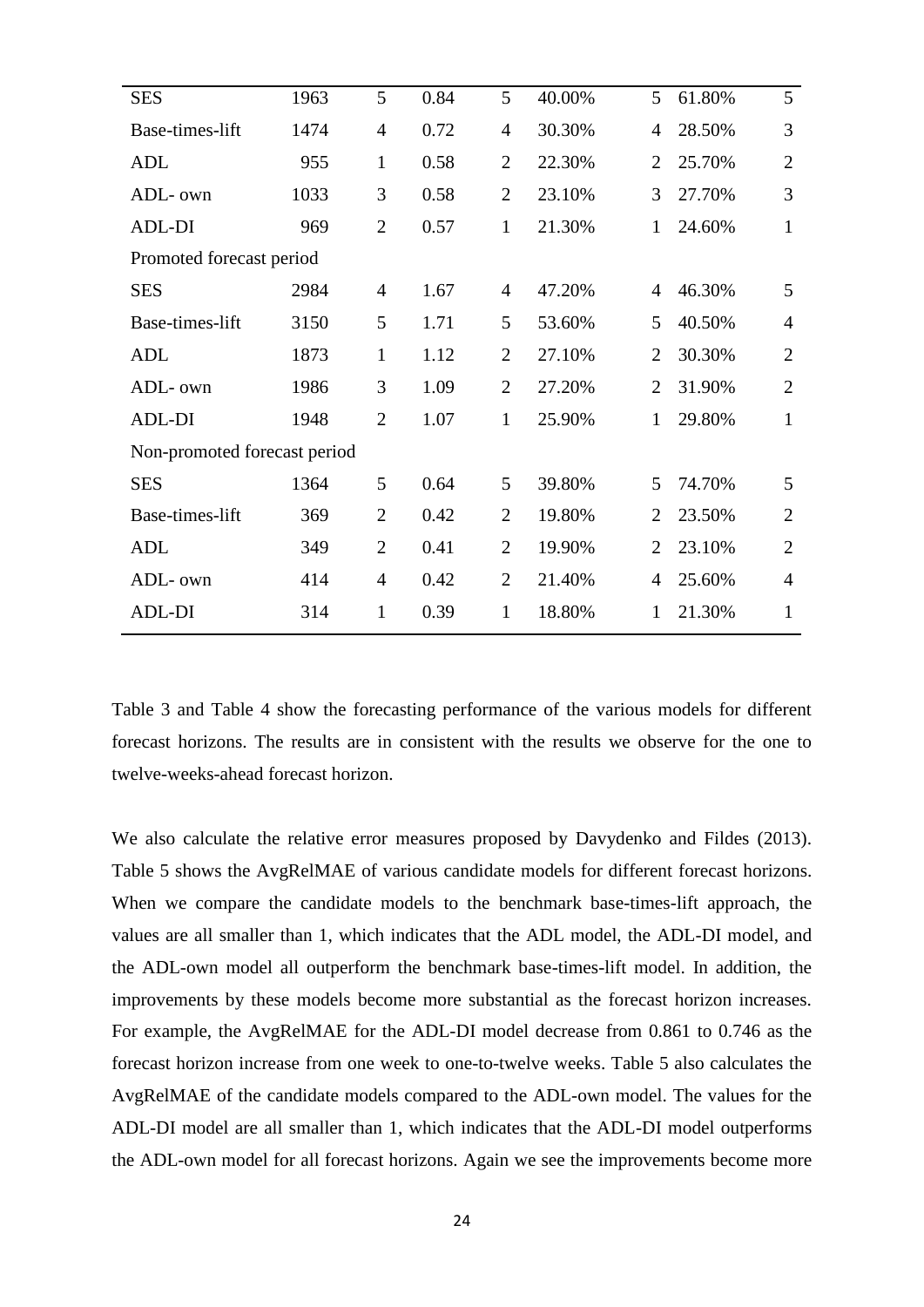substantial as the forecast horizon increases (from 0.953 to 0.931). The values for the ADL model are all smaller than 1 except for one week forecast horizon (i.e. the value is 1.005), which indicates the ADL model is outperformed by the ADL-own model for the one-weekahead forecast horizon, although only slightly. However, as the forecast horizon increases, the value of AvgRelMAE for the ADL model decreases below 1 (e.g. 0.982 and 0.957), which suggests that it has superior forecasting performance than the ADL-own model which just relies on the price and promotional information of the focal product.

Table 5 The AvgRelMAE of the candidate models for different forecast horizons

| AvgRelMAE |       | Benchmark: base-times-lift | Benchmark: ADL-own |       |        |
|-----------|-------|----------------------------|--------------------|-------|--------|
| Horizon   | ADL   | ADL-DI                     | ADL-own            | ADL   | ADL-DI |
|           | 0.911 | 0.861                      | 0.917              | 1.005 | 0.953  |
| $1 - 4$   | 0.825 | 0.793                      | 0.840              | 0.982 | 0.946  |
| $1 - 12$  | 0.767 | 0.746                      | 0.802              | 0.957 | 0.931  |

# 9. Conclusions and future research

Today one of the main concerns of grocery retailers is to reduce stock-outs while controlling the safety stock level. Stock-outs directly lead to profit loss and also dissatisfied customers. One of the keys to overcome this tension relies on more accurate forecasts.

In practice, many retailers use the base-times-lift approach to forecast product sales at the UPC level. The approach is based on a simple method and takes into account the effect of promotions in an *ad hoc* way. In the literature, studies have proposed sophisticated data mining models and machine learning algorithms, trying to capture the effect of promotions more effectively [\(Ali et al., 2009;](#page-28-0) [Cooper et al., 1999\)](#page-29-1). However, these methods have several limitations. For example, they ignore the carryover effect of promotions and overlook the effect of competitive information. These models are also too complex and difficult to interpret. They rely on expertise that may well not be available and the company instead substitutes judgment for more formal modelling efforts [\(Fildes and Goodwin, 2007\)](#page-29-18).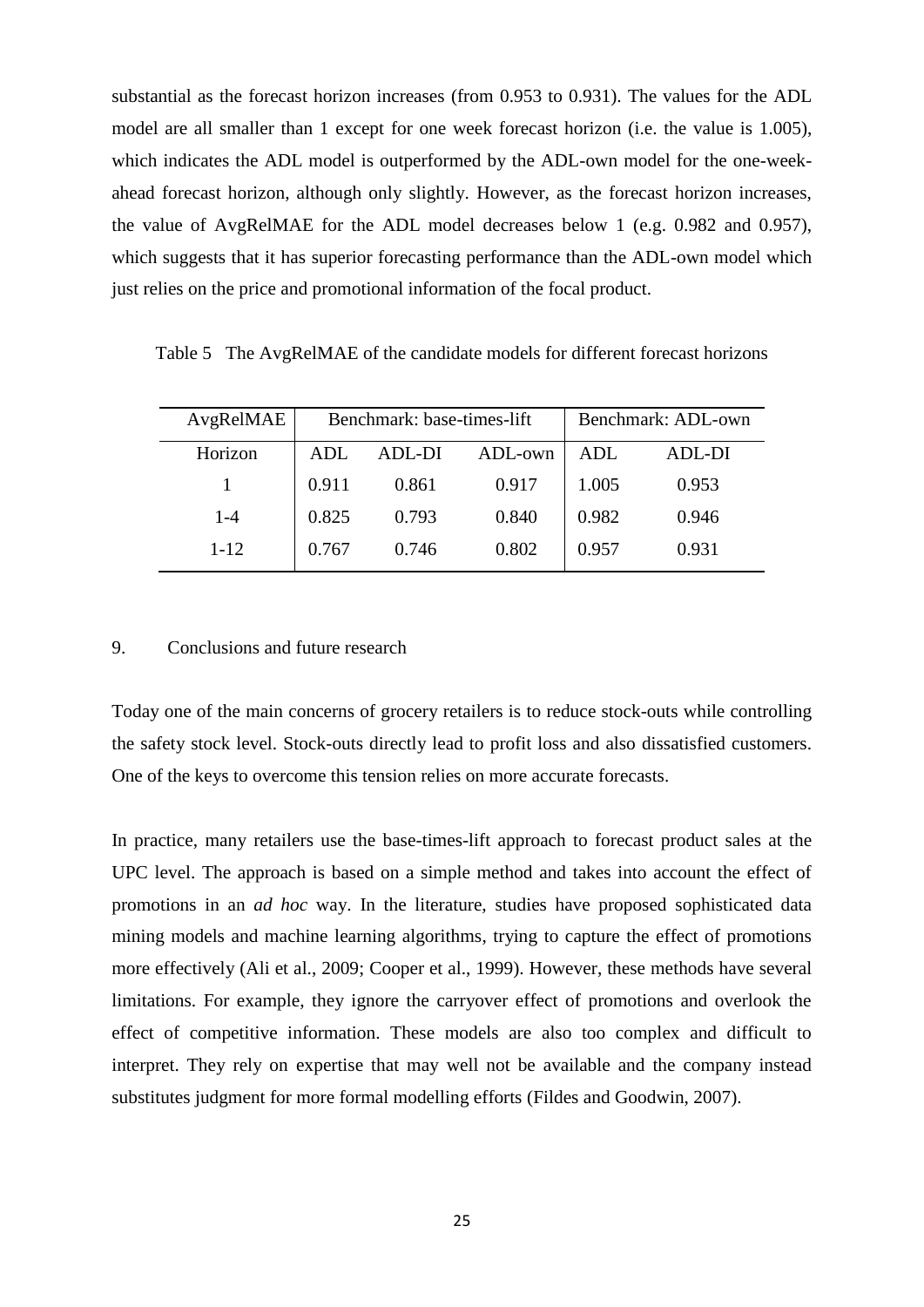In this paper, we investigate the value of the promotional information including competitive price and competitive promotional variables in forecasting retailer product sales at the UPC level. We propose a forecasting method of two stages. At the first stage, we deal with the high-dimensionality problem associated with the retail data at the UPC level using two distinct methodologies. First we identify the most relevant competitive explanatory variables with two variable selection methods in combination (i.e. the stepwise selection and the LASSO procedure). Alternatively we pool information across all the competitive variables and condense them into a handful number of diffusion indexes at the cost of some information loss, based on factor analysis. At the second stage, we incorporate the identified most relevant competitive explanatory variables and the constructed diffusion indexes into the Autoregressive Distributed Lag (ADL) model following a general-to-specific modelling strategy. The general ADL model captures the carryover effect of price and promotions, and the general-to-specific modelling strategy ensures the parsimony and data congruence of the model. The model also benefits from good interpretability. For example, managers can make inference about how the sales of the focal product are driven by marketing activities of the focal product and other competitive products.

Both the ADL model and the ADL-DI we propose in this study significantly outperform the two basic benchmark models and the ADL-own model which is construct exclusively with the price and promotion information of the focal product, and the improvements in forecasting accuracy become more substantial as the forecast horizon increases, which proves the value of the competitive information in forecasting retailer product sales at the UPC level. We have also investigated the forecasting performance of the models considering whether or not the focal product is being promoted. For the promoted forecast period, the ADL-DI model significantly outperforms the benchmark models and the ADL-own model, while the ADL model significantly outperforms the benchmark models but has comparable forecasting performance with ADL-own model. For the non-promoted period, although simple methods are hard to beat when product sales are relatively stable, the ADL-DI model significantly outperforms the benchmark models and the ADL-own model for all the error measures and for all the forecast horizons. The ADL model also significantly outperforms the ADL-own model and the SES model, although has comparable forecasting performance with the basetimes-lift approach.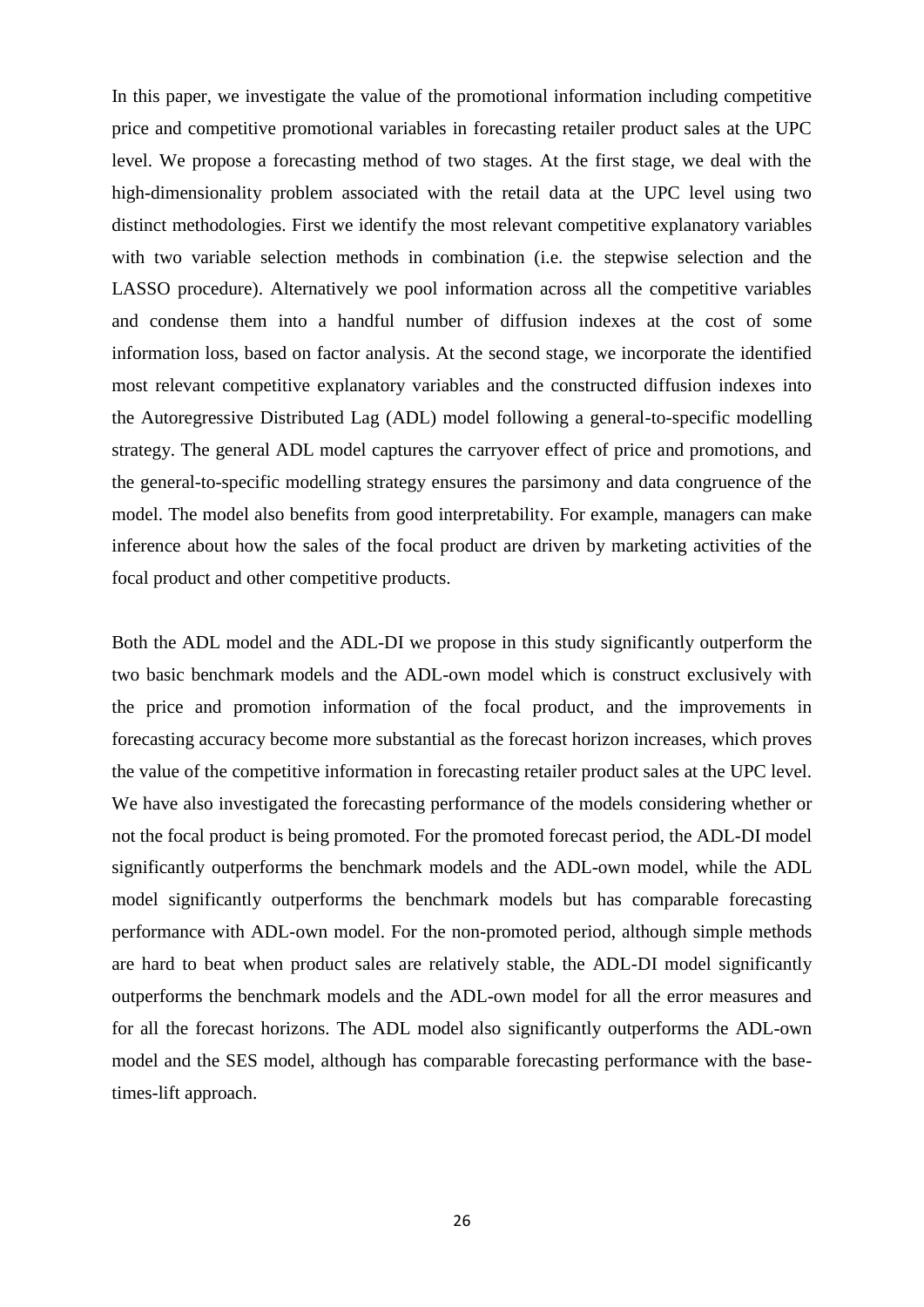There remains the potential to improve the forecasting model. One way is to identify the competitive products more effectively. For example, we have included most products within each product category when implementing the variable selection methods and the factor analysis, and the uncertainty could potentially be reduced if a "short list" of the main competitors for each item can be constructed based on the market knowledge of category managers [\(Dekimpe and Hanssens, 2000\)](#page-29-20). Also in this study we do not take into account the effect of advertising. Thus one possible way to improve the forecasting accuracy is to incorporate advertising information, although previous studies found the effect of advertising temporary and fragile [\(Chandy et al., 2001\)](#page-28-3). Datasets such as this may also contain evidence on the different types of promotions such as *simple price reduction*, *bonus buy*, and *coupon*, and it may be possible to distinguish between them. However, this would substantially increase the number of competitive explanatory variables, which adds more uncertainty to the selection of competitive explanatory variables and the construction of diffusion indexes. An additional possible way to improve the model is to further incorporate information from other substitutive and complementary product categories [\(Bandyopadhyay, 2009;](#page-28-8) [Kamakura and](#page-30-6)  [Kang, 2007;](#page-30-6) [Song and Chintagunta, 2006\)](#page-31-17). Again the effect would be to increase the size of the variable set dramatically and demand even more of the practitioner.

Two other modelling issues might merit further work, an examination of the exogeneity of the promotional variables (though this would be unlikely to lead to forecast improvements) and the use of Bayesian estimation methods, an approach which has the merit of permitting a more disaggregate approach. This study was carried out using weekly aggregate data (across stores). While such forecasts are needed for ordering and distribution decision making, storelevel forecasts on a daily basis are also needed. They can of course be derived from simple proportionate disaggregation processes, an approach often used in practice, but it is an open research question as to whether daily explicit model-based disaggregate forecasts are to be preferred.

In this study, we constructed the general-to-specific ADL model manually. The modelling process is subjective and relies overmuch on our tacit knowledge of modelling specification. Alternatively, [Hendry and Krolzig \(2001\)](#page-30-24) proposed the PcGive software which automatically constructs the model. The software starts with a general model and simplifies the model exclusively based on diagnostic tests. However, the software does not incorporate marketing theory and [Fildes et al. \(2011\)](#page-29-15) found that the ADL model built manually by the model builder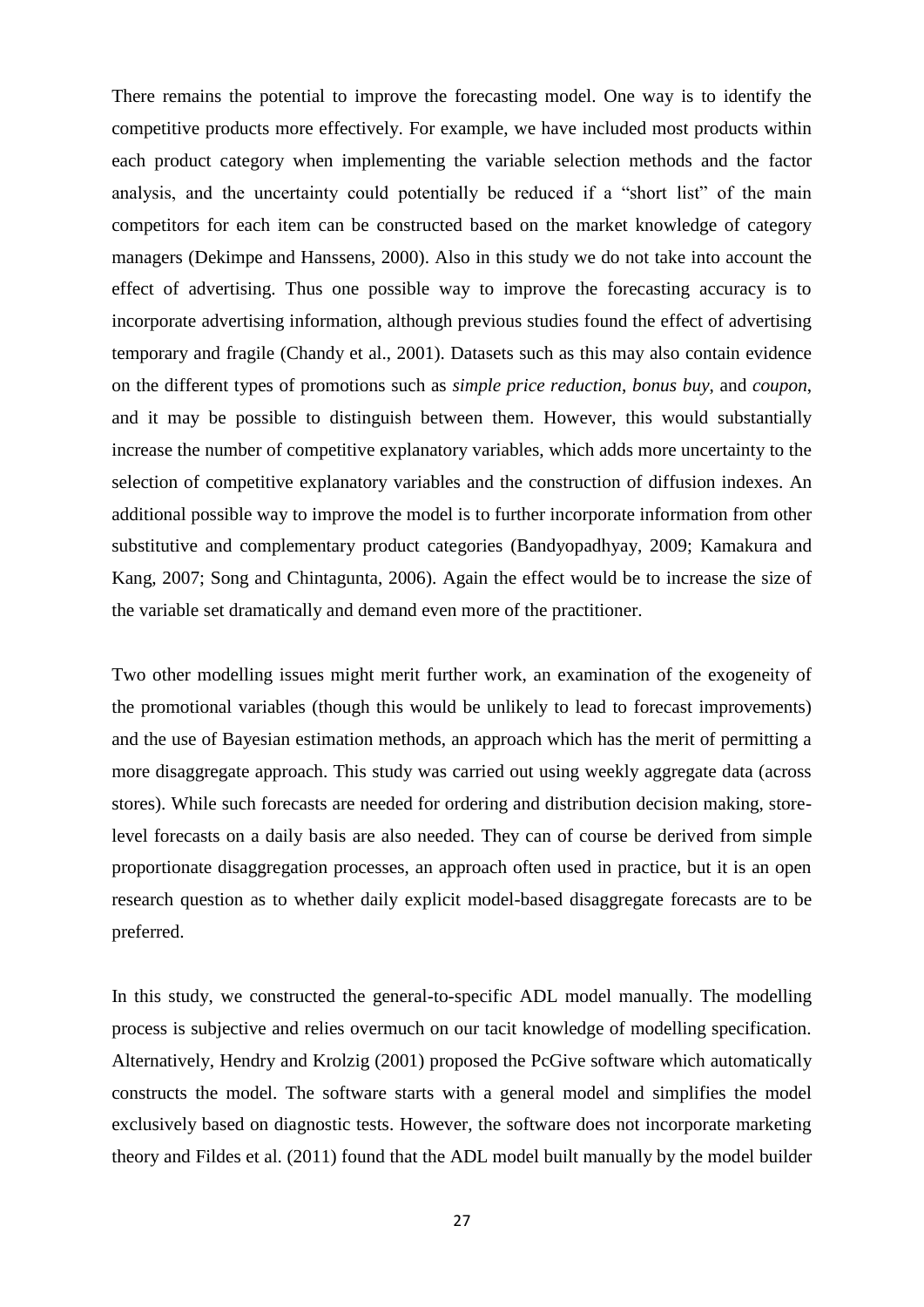outperformed the one constructed by the PcGive software. In preliminary work here the automatic approach also did not prove effective.

The industry standard benchmark method proved of limited value for capturing promotional effects. This paper shows that for practical purposes the company forecaster could achieve superior forecasting performance by incorporating competitive information, either through variable selection methods or factor analysis, with the ADL model built manually following the general-to-specific strategy. Although the development of an automatic ADL model proved costly in terms of forecasting accuracy, and we see this as difficult to implement for most organizations without the support of expert staff [\(Montgomery, 2005\)](#page-30-25), the benefits of embracing a more sophisticated model building approach have proved substantial (e.g. the ADL-DI model has reduced the sMAPE by around 30% compared to the bases-times-lift model for the one-to-twelve weeks forecast horizon) and if implemented should lead to substantial savings in the distribution chain.

# **Reference**

- <span id="page-28-6"></span>Aburto, L., & Weber, R. (2007). Improved supply chain management based on hybrid demand forecasts. *Applied Soft Computing, 7*, 136-144.
- <span id="page-28-5"></span>Ailawadi, K. L. (2006). Promotion Profitability for a Retailer: The Role of Promotion, Brand, Category, and Store Characteristics. *Journal of marketing research, XLIII*, 518-535.
- <span id="page-28-11"></span>Albertson, K., & Aylenb, J. (2003). Forecasting the behaviour of manufacturing inventory *International Journal of Forecasting, 19*, 299-311.
- <span id="page-28-0"></span>Ali, Ö. G., SayIn, S., van Woensel, T., & Fransoo, J. (2009). SKU demand forecasting in the presence of promotions. *Expert Systems with Applications, 36*.
- <span id="page-28-7"></span>Andrews, R. L., Currim, I. S., Leeflang, P., & Lim, J. (2008). Estimating the SCAN\*PRO model of store sales: HB, FM or just OLS? *international Journal of research in marketing, 25*, 22-33.
- <span id="page-28-13"></span>Armstrong, J. S., & Collopy, F. (1992). Error measures for generalizing about forecasting methods: Empirical comparisons. *International Journal of Forecasting, 8*, 69-80.
- <span id="page-28-4"></span>Baltas, G. (2005). Modelling category demand in retail chains. *Journal of The Operational Research Society, 56*, 1258-1264.
- <span id="page-28-8"></span>Bandyopadhyay, S. (2009). A Dynamic Model of Cross-Category Competition: Theory, Tests and Applications. *Journal of Retailing, 85*, 468-479.
- <span id="page-28-1"></span>Blattberg, R. C., Briesch, R., & Fox, E. J. (1995). How promotions work? *Marketing Science, 14*.
- <span id="page-28-9"></span>Blattberg, R. C., & Wisniewski, K. J. (1987). How Retail Price Promotions Work: Empirical Results. *Working Paper 43, University of Chicago, Chicago IL.*
- <span id="page-28-10"></span>Castle, J. L., Doornik, J. A., & Hendry, D. F. (2008). Model Selection when there are Multiple Breaks. *Working paper No. 407, Economics Department, University of Oxford*.
- <span id="page-28-3"></span>Chandy, R. K., Tellis, G. J., MacInnis, D. J., & Thaivanich, P. (2001). What to Say When: Advertising Appeals in Evolving Markets. *Journal of Marketing Research, 38*, 399-414.
- <span id="page-28-12"></span>Chatfield, C. (1988). Apples, oranges and mean square error. *International Journal of Forecasting, 4*, 515-518.
- <span id="page-28-2"></span>Christen, M., Gupta, S., Porter, J. C., Staelin, R., & Wittink, D. R. (1997). Using market level data to understand promotion effects in a nonlinear model. *Journal of marketing research, 34*.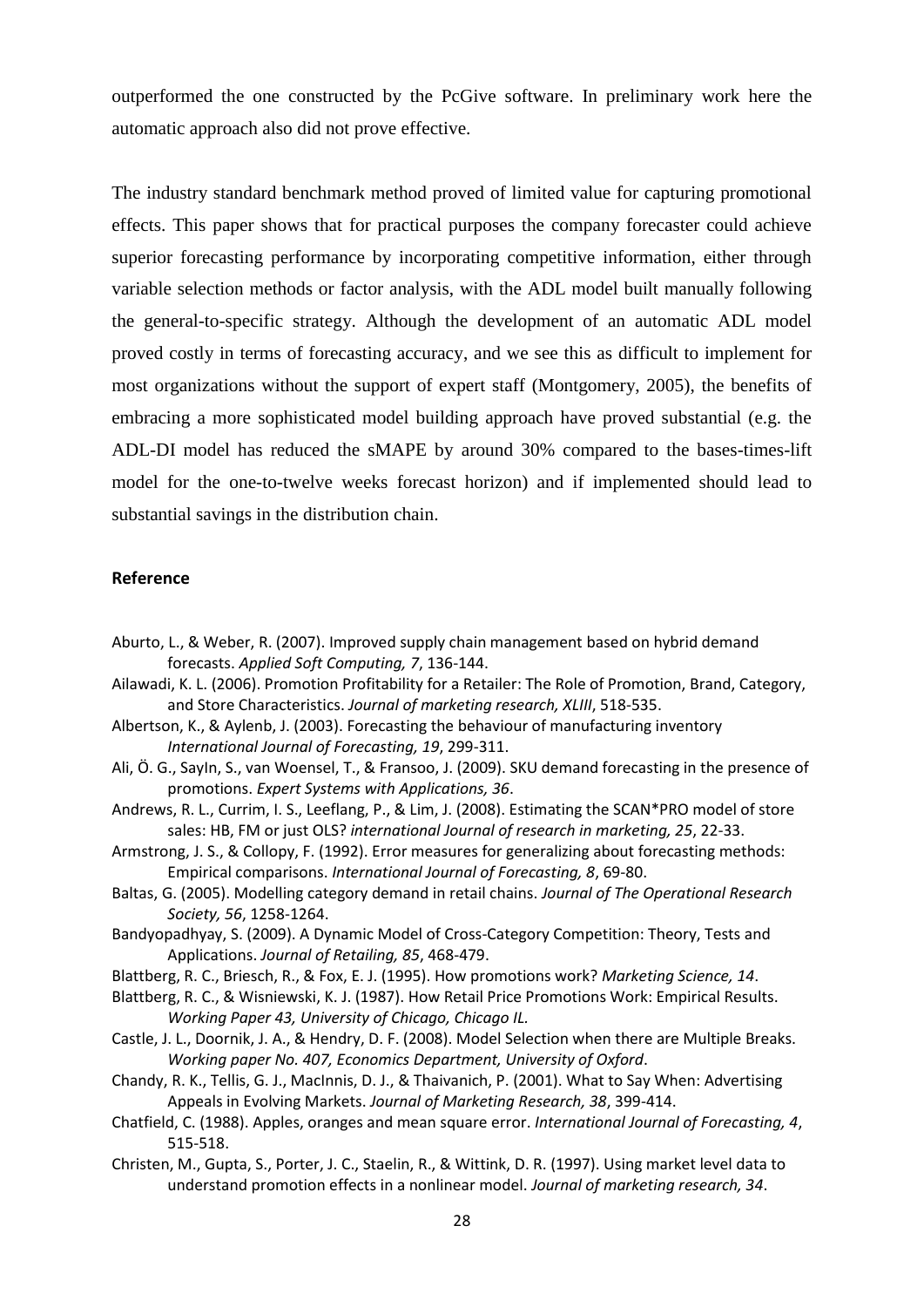- <span id="page-29-1"></span>Cooper, L. G., Baron, P., Levy, W., Swisher, M., & Gogos, P. (1999). Promocast": a New Forecasting Method for Promotion Planning. *Marketing Science, 18*, 301-316.
- <span id="page-29-10"></span>Cooper, L. G., & Giuffrida, G. (2000). Turning Datamining into a Management Science Tool: New Algorithms and Empirical Results. *Management Science, 46*, 249.
- <span id="page-29-0"></span>Corsten, D., & Gruen, T. (2003). Desperately seeking shelf availability: an examination of the extent, the causes, and the efforts to address retail out-of-stocks. *International Journal of Retail & Distribution Management, 31*.
- <span id="page-29-5"></span>Curry, D., Divakar, S., Mathur, S. K., & Whiteman, C. H. (1995). BVAR as a category management tool: An illustration and comparison with alternative techniques. *Journal of forecasting, 14*, 181- 199.
- <span id="page-29-19"></span>Davydenko, A., & Fildes, R. (2013). Measuring forecasting accuracy: The case of judgmental adjustments to SKU-level demand forecasts. *International Journal of Forecasting*.
- <span id="page-29-4"></span>Dekimpe, M., Hanssens, D. M., & Silva-Risso, J. M. (1999). Long-run effects of price promotions in scanner markets. *Journal of econometrics, 89*, 261-291.
- <span id="page-29-20"></span>Dekimpe, M. G., & Hanssens, D. M. (2000). Time-series models in marketing: Past, present and future *international Journal of research in marketing, 17*, 183-193.
- <span id="page-29-2"></span>Demirag, O. C., Keskinocak, P., & Swann, J. (2011). Customer rebates and retailer incentives in the presence of competition and price discrimination. *European Journal of Operational Research, 215*, 268-280.
- <span id="page-29-6"></span>Divakar, S., Ratchford, B. T., & Shankar, V. (2005). CHAN4CAST: A Multichannel, Multiregion Sales Forecasting Model and Decision Support System for Consumer Packaged Goods. *Marketing Science, 24*, 334-350.
- <span id="page-29-12"></span>Efron, B., Hastie, T., Johnstone, I., & Tibshirani, R. (2004). Least angle regression. *Annals of Statistics, 32*, 407-499.
- <span id="page-29-13"></span>Engle, R. F., & Watson, M. W. (1981). A One-Factor Multivariate Time Series Model of Metropolitan Wage Rates. *Journal of the american statistical association, 76*.
- <span id="page-29-17"></span>Fildes, R. (1992). The evaluation of extrapolative forecasting methods. *International Journal of Forecasting, 8*, 81-98.
- <span id="page-29-18"></span>Fildes, R., & Goodwin, P. (2007). Fine judgements: do organizations follow best practice when applying management judgement to forecasting? *Interfaces, 37*, 570-576.
- <span id="page-29-9"></span>Fildes, R., Goodwin, P., Lawrence, M., & Nikolopoulos, K. (2009). Effective forecasting and judgmental adjustments: an empirical evaluation and strategies for improvement in supplychain planning. *International Journal of Forecasting, 25*, 3-23.
- <span id="page-29-3"></span>Fildes, R., Nikolopoulos, K., Crone, S., & Syntetos, A. A. (2008). Forecasting and operational research: A review. *Journal of The Operational Research Society, 59*.
- <span id="page-29-15"></span>Fildes, R., Wei, Y., & Ismail, S. (2011). Evaluating the forecasting performance of econometric models of air passenger traffic flows using multiple error measures. *International Journal of Forecasting, 27*, 902-922.
- <span id="page-29-11"></span>Flom, P. L., & Cassell, D. L. (2007). Stopping stepwise: Why stepwise and similar selection methods are bad, and what you should use. In *NorthEast SAS Users Group (NESUG) Annual Conference*.
- <span id="page-29-7"></span>Foekens, E. W., Leeflang, P. S. H., & Wittink, D. R. (1992). *Asymmetric Market Share Modeling with Many Competitive Items Using Market Level Scanner Data: Eijte W.Foekens,Peter S.H.Leeflang,Dick R.Wittink*: Institute of Economic Research, Faculty of Economics, University of Gronigen.
- <span id="page-29-8"></span>Foekens, E. W., Leeflang, P. S. H., & Wittink, D. R. (1994). A comparison and an exploration of the forecasting accuracy of a loglinear model at different levels of aggregation. *International Journal of Forecasting, 10*.
- <span id="page-29-16"></span>Fok, D., Horvath, C., Paap, R., & Franses, P. H. (2006). A Hierarchical Bayes Error Correction Model to Explain Dynamic Effects of Price Changes. *Journal of marketing research, XLIII*, 443-461.
- <span id="page-29-14"></span>Forni, M., & Reichlin, L. (1996). Lets Get Real: A Dynamic Factor Analytical Approach to Disaggregated Business Cycle. *Review of Economic Studies, 65*.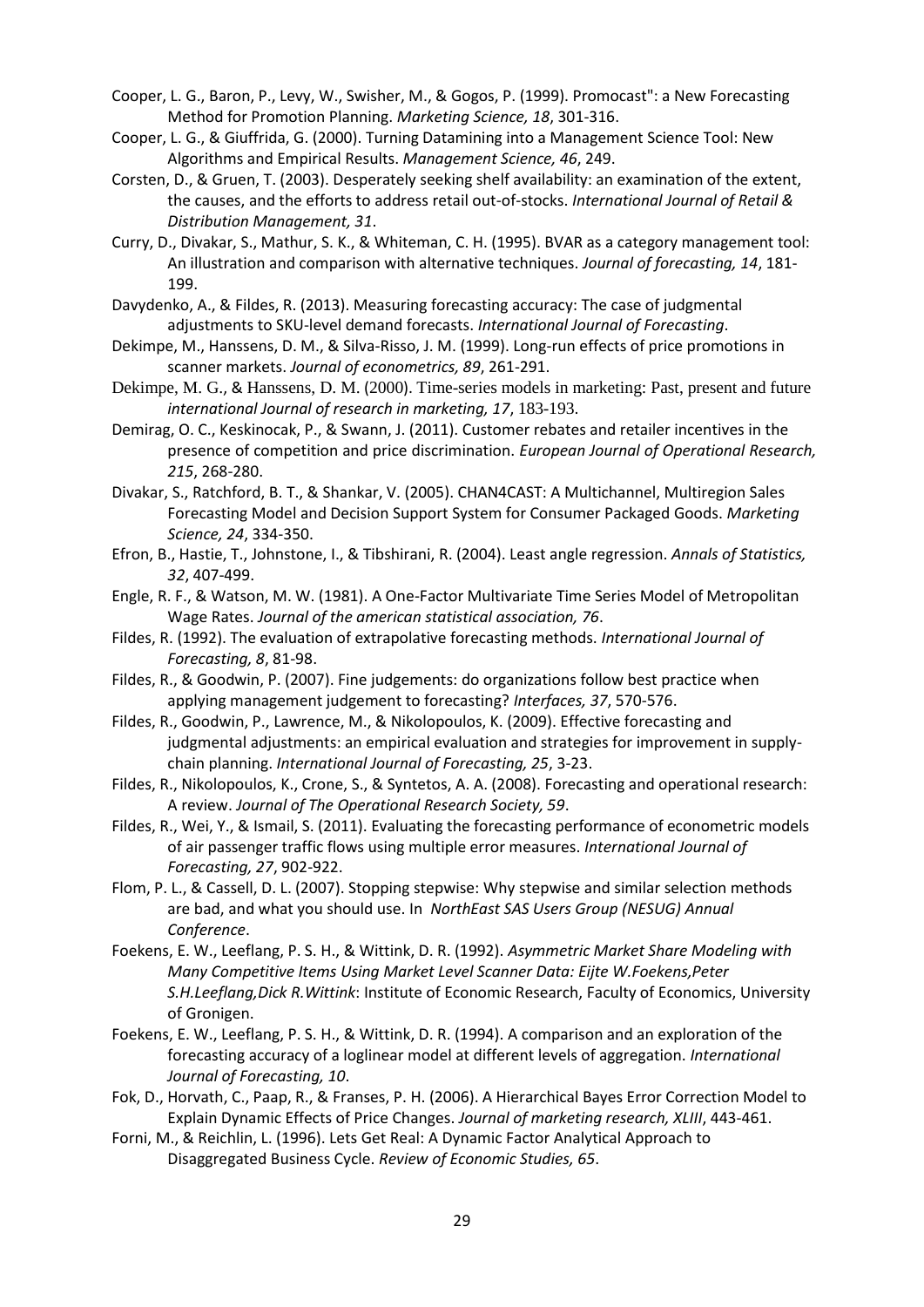- <span id="page-30-15"></span>Franses, P. H., & Legerstee, R. (2010). Do Experts' Adjustments on Model-Based SKU-Level Forecasts Improve Forecast Quality? Journal of Forecasting, 29, 331-340. *Journal of forecasting, 29*.
- <span id="page-30-19"></span>Friedman, J., Hastie, T., & Tibshirani, R. (2001). *The Elements of Statistical Learning*. New York: Springer-Verlag.
- <span id="page-30-8"></span>Goodwin, P. (2002). Integrating management judgment and statistical methods to improve shortterm forecasts. *Omega, 30*, 127-135.
- <span id="page-30-2"></span>Gupta, S. (1988). Impact of sales promotions on when, what, and how much to buy. *Journal of marketing research, 25*, 322-355.
- <span id="page-30-18"></span>Harrell, F. E. (2001). *Regression Modeling Strategies: With Applications to Linear Models, Logistic Regression, and Survival Analysis*. New York.
- <span id="page-30-20"></span>Hendry, D. F. (1995). *Dynamic Econometrics: Advanced Texts in Econometrics* Oxford: Oxford University Press.
- <span id="page-30-24"></span>Hendry, D. F., & Krolzig, H.-M. (2001). Automatic econometric model selection using PcGets 1.0. *Timberlake Consultants Ltd (2001)*.
- <span id="page-30-11"></span>Hoch, S. J., Kim, B.-D., Montgomery, A. L., & Rossi, P. E. (1995). Determinants of store-level price elasticity. *Journal of marketing research, XXXII*, 17-29.
- <span id="page-30-22"></span>Hyndman, R. J., & Koehler, A. B. (2006). Another look at measures of forecast accuracy. *International Journal of Forecasting, 22*, 679-688.
- <span id="page-30-0"></span>Kalyanam, K., Borle, S., & Boatwright, P. (2007). Deconstructing each item's category contribution. *Marketing Science, 26*, 327-341.
- <span id="page-30-6"></span>Kamakura, W. A., & Kang, W. (2007). Chain-wide and store-level analysis for cross-category management. *Journal of Retailing, 83*, 159-170.
- <span id="page-30-16"></span>Kotler, P. (1997). *Marketing management, analysis, planning, implementation and control*: Prentice Hall.
- <span id="page-30-1"></span>Kuo, R. J. (2001). A sales forecasting system based on fuzzy neural network with initial weights generated by genetic algorithm. *European Journal of Operational Research, 129*.
- <span id="page-30-3"></span>Lattin, J. M., & Bucklin, R. E. (1989). Reference effects of price and promotion on brand choice behavior. *Journal of marketing research, 26*, 299-310.
- <span id="page-30-9"></span>Lee, W. Y., Goodwin, P., Fildes, R., Nikolopoulos, K., & Lawrence, M. (2007). Providing support for the use of analogies in demand forecasting tasks. *International Journal of Forecasting, 23*, 377- 390.
- <span id="page-30-23"></span>Makridakis, S. (1993). Accuracy measures: theoretical and practical concerns. *International Journal of Forecasting, 9*, 527-529.
- <span id="page-30-17"></span>Martin, R., & Kolassa, S. (2009). Challenges of Automated Forecasting in Retail. In *International Symposium on Forecasting* (Vol. 30). Hong Kong.
- <span id="page-30-25"></span>Montgomery, A. L. (2005). The implementation challenge of pricing decision support systems for retail managers. *Applied Stochastic Models in Business and Industry, 21*.
- <span id="page-30-4"></span>Mulhern, F. J., & Leone, R. P. (1991). Implicit price bundling of retail products: A multiproduct approach to maximizing store profitability. *Journal of marketing, 55*, 63-76.
- <span id="page-30-5"></span>Nijs, V. R., Dekimpe, M. G., Steenkamps, J.-B. E. M., & Hanssens, D. M. (2001). The Category-Demand Effects of Price Promotions. *Marketing Science, 20*, 1-22.
- <span id="page-30-10"></span>Nikolopoulos, K. (2010). Forecasting with quantitative methods: the impact of special events in time series. *Applied Economics, 42*, 947-955.
- <span id="page-30-12"></span>Ouyang, Y. (2007). The effect of information sharing on supply chain stability and the bullwhip effect. *European Journal of Operational Research, 182*, 1107-1121.
- <span id="page-30-21"></span>Pauwels, K., & Srinivasan, S. (2004). Who benefits from store brand entry? *Marketing Science, 23*, 364-390.
- <span id="page-30-14"></span>Preston, J., & Mercer, A. (1990). The evaluation and analysis of retail sales promotions. *European Journal of Operational Research, 47*, 330- 338.
- <span id="page-30-7"></span>Raju, J. S. (1995). Theoretical models of sales promotions: Contributions, limitations, and a future research agenda. *European Journal of Operational Research, 85*.
- <span id="page-30-13"></span>Rinne, H., & Geurts, M. (1988). forecasting model to evaluate the profitability of price promotions. *European Journal of Operational Research, 33*.